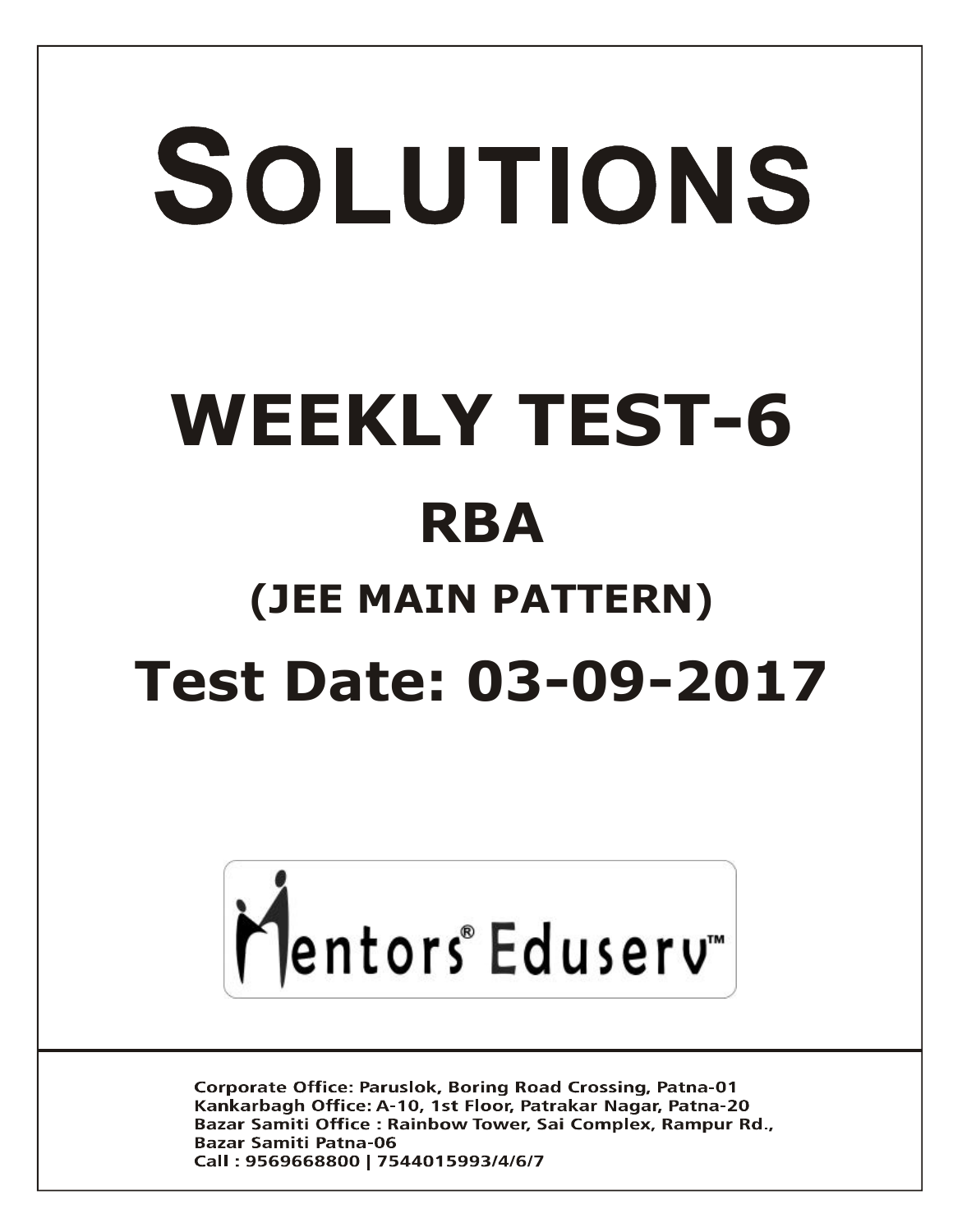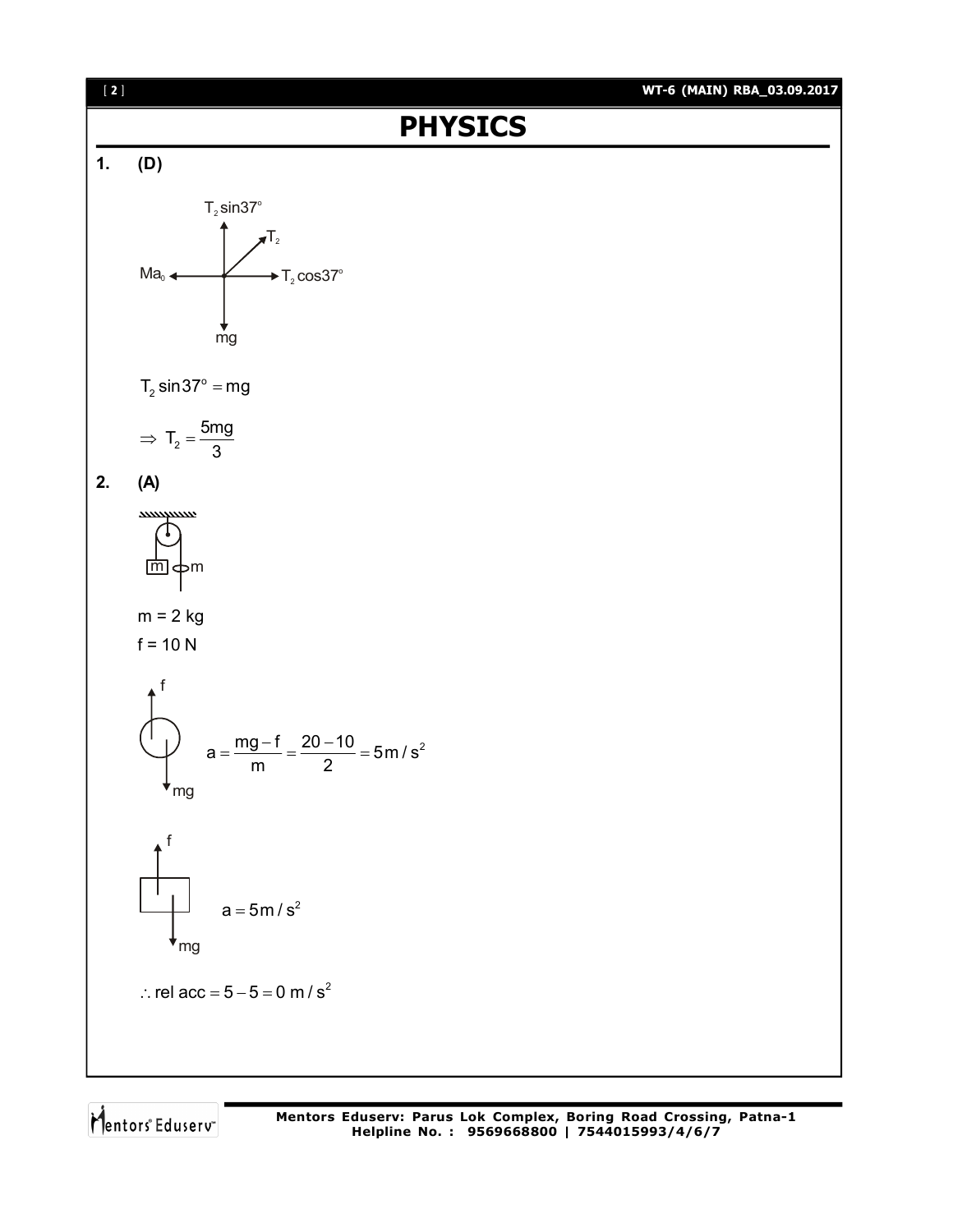# **WT-6 (MAIN) RBA\_03.09.2017** [ **3** ]

**3. (D)** vel of object when it passes through the parincipal axis of the lens  $=\sqrt{2gh} = \sqrt{2 \times 10 \times 5} = 10 \text{ m/s}$ 1 1 1 v 15 10  $-\frac{1}{45}$  = -- $\Rightarrow$  v = 30 cm  $\frac{dy}{dt} = m = \frac{30}{15} = 2$ dx 15  $= m = \frac{00}{15} = 2$  $dy = 2.dx$  $\frac{dy}{dx} = 2 \times \frac{dx}{dx} = 2 \times 10 = 20$  m / s dt dt  $=2\times\frac{dX}{dt}=2\times10=2$ velocity of image = 20 m/s **4. (B)** V

v R

 $V = \frac{V}{L}$ 

 $\Rightarrow$  V = -

 $V \cos 30^\circ = v \cos 60^\circ$ 

3

R

R  $60^\circ$ 

v

$$
5. (D)
$$

$$
a = \frac{F \cos 37^{\circ}}{4 + 2}
$$
  
\n
$$
F \cos 37^{\circ} - \mu N = 4 \times a
$$
  
\n
$$
\Rightarrow F \cos 37^{\circ} - 0.5(40 - F \sin 37^{\circ}) = 4 \times \frac{F \cos 37^{\circ}}{6}
$$
  
\n
$$
\Rightarrow F = \frac{600}{17} N
$$
  
\n
$$
F \cos 37^{\circ}
$$
  
\n
$$
\mu N \leftarrow 2kg
$$
  
\n
$$
\mu N \leftarrow 2kg
$$
  
\n
$$
\mu = 0.5
$$

dx

 $\left(\begin{array}{cc} & & \uparrow^{dy} \\ \hline \end{array}\right)$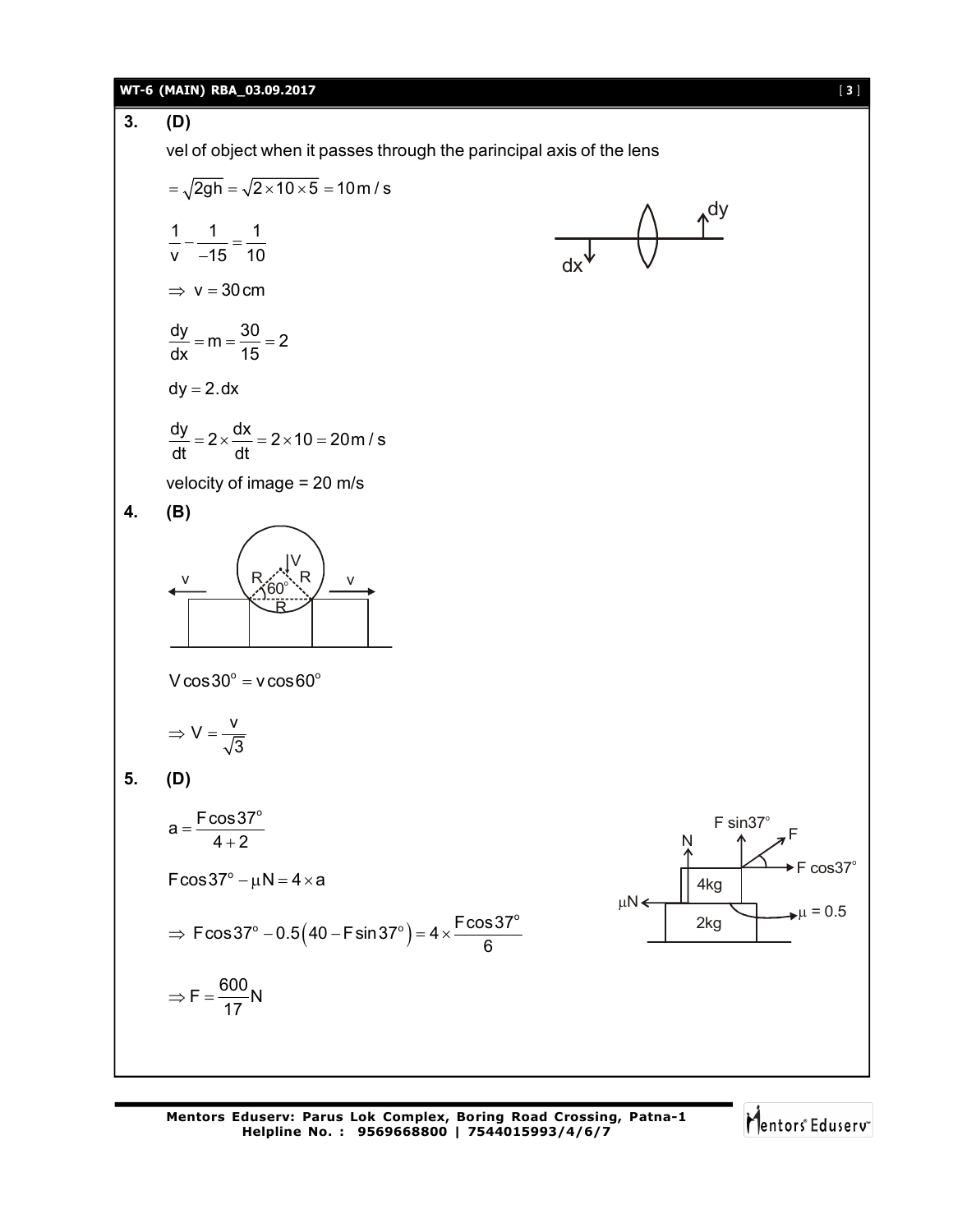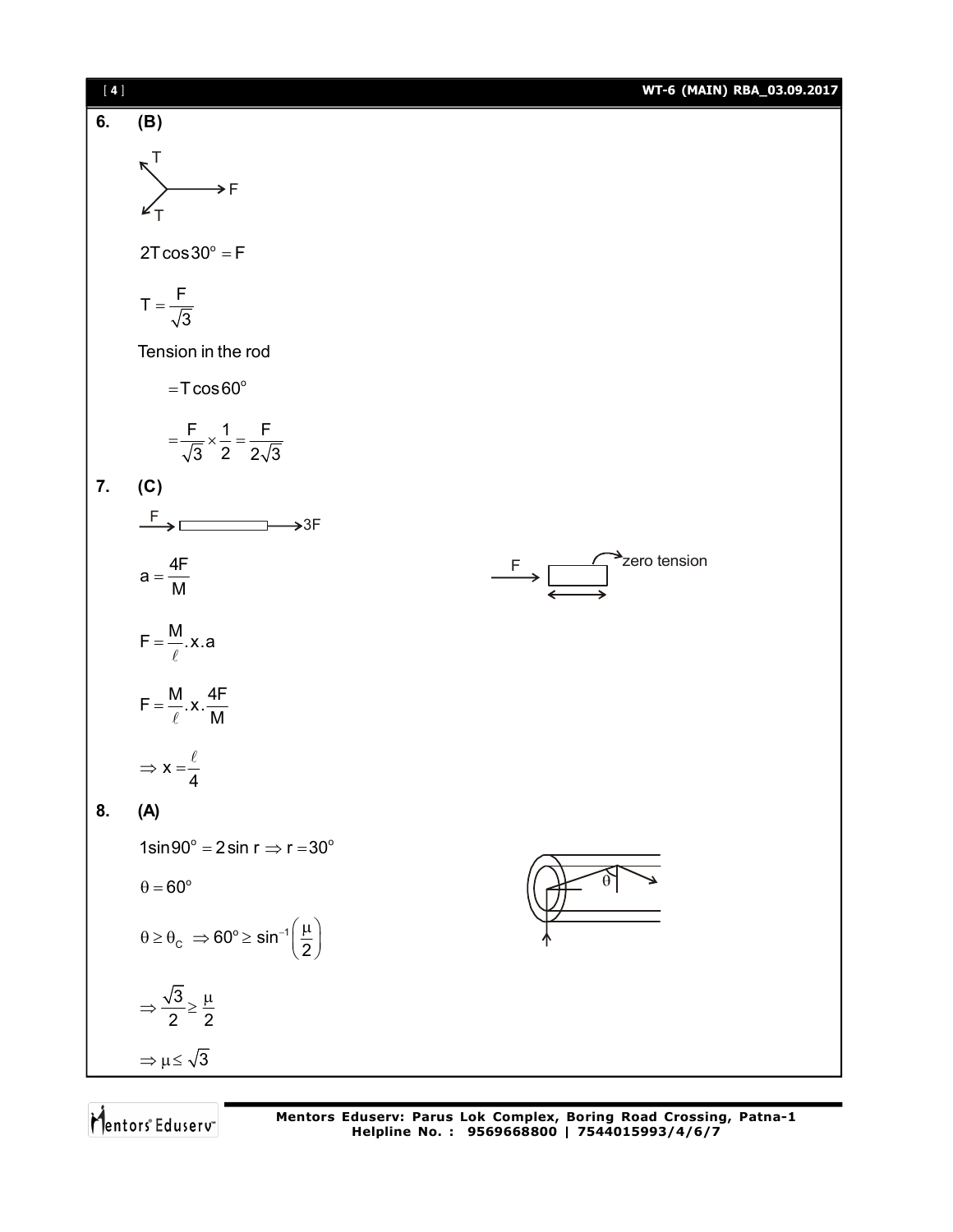#### **WT-6 (MAIN) RBA\_03.09.2017** [ **5** ]

$$
\mu_{\text{max}} = \sqrt{3} = 1.73
$$

**9. (B)**

Motion will start when

$$
F=F_{\scriptstyle\! 0}=50N
$$

for  $F = 100N$ 

$$
\begin{array}{c|c}\n & a \longleftarrow \\
 & A \\
\hline\n & B \\
\hline\n & a\n\end{array}
$$

$$
a = \frac{100}{10} = 10 \,\text{m/s}^2
$$

$$
10. (D)
$$

 $T\cos 37^{\circ} + 20 = 40$ 



 $\Rightarrow$  T = 25N

$$
a = \frac{T \sin 37^{\circ}}{3} = 5 \text{ m/s}^2
$$
  
F = (3 + 4) × 5 = 35N  
11. **(B)**  
acc of 2 kg & 4 kg =  $\frac{10 + 40 - 20}{4 + 2}$ 

 $= 5 \text{ m/s}^2$ 

**Mentors Eduserv: Parus Lok Complex, Boring Road Crossing, Patna-1 Helpline No. : 9569668800 | 7544015993/4/6/7**



T

 $\rightarrow$ T sin37°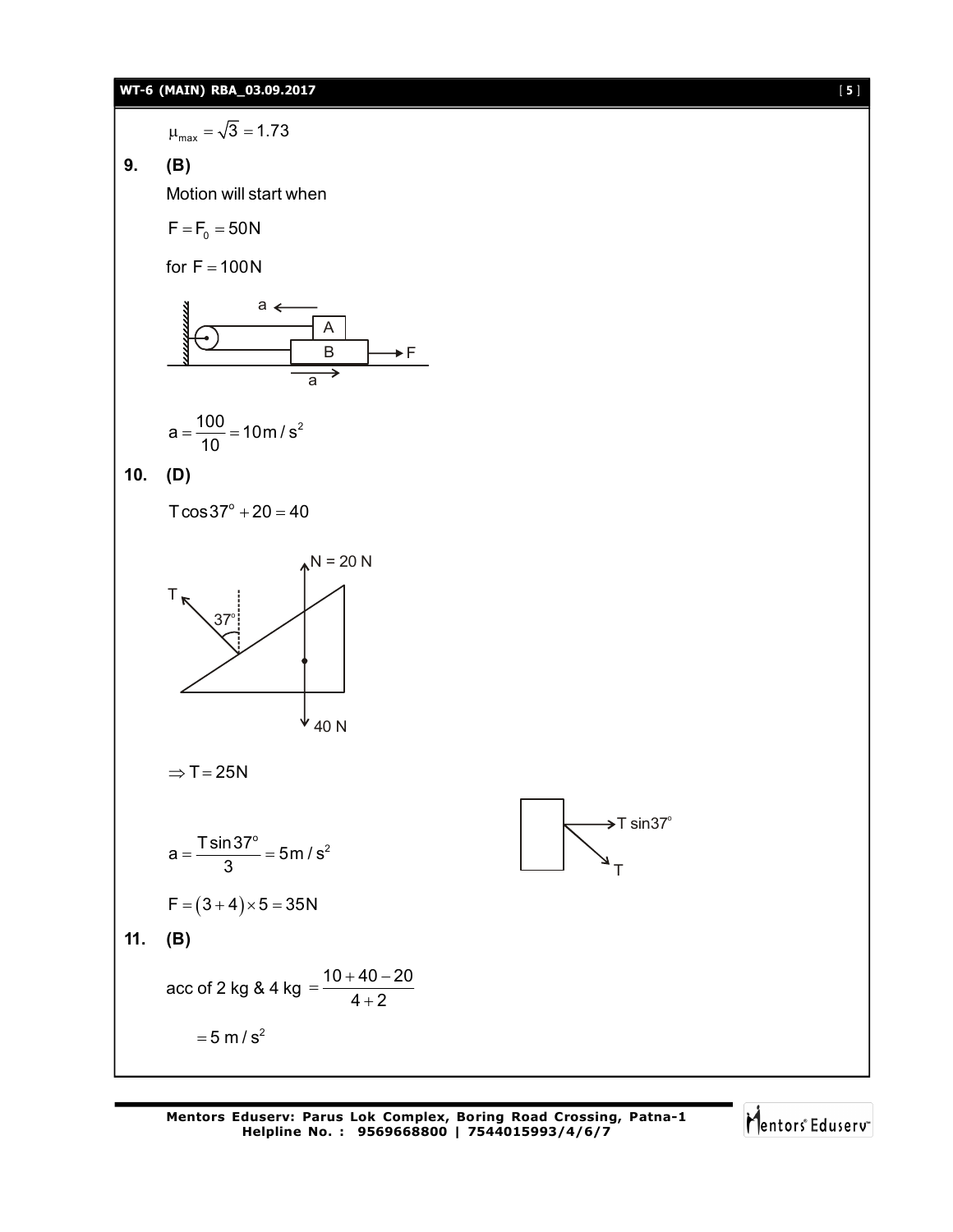

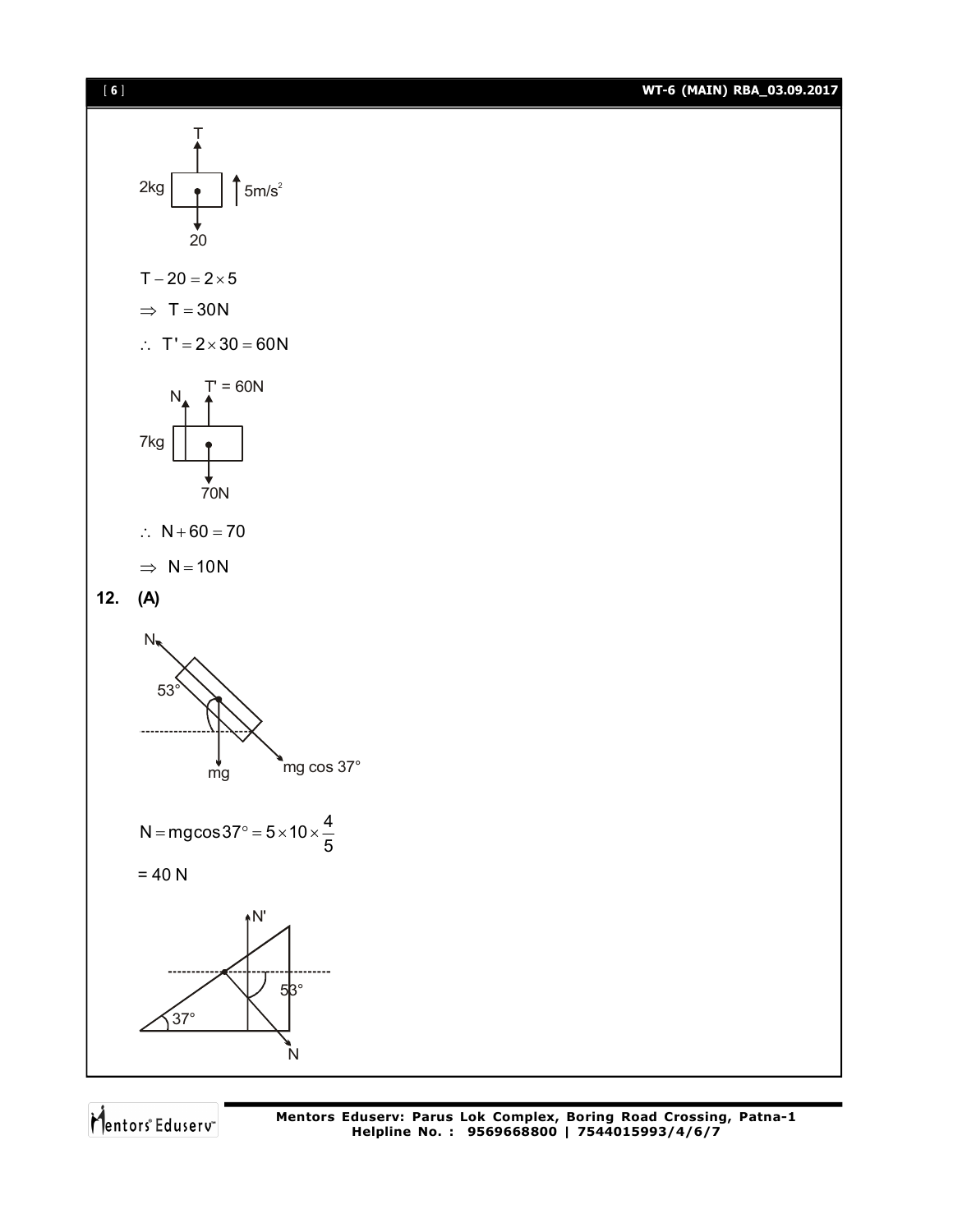$N' = 100 + N \times 4/5$  $= 100 + 40 \times 4/5$  $= 132 N$  $\mu$ N' = Ncos 53°  $(132) = 40 \times \frac{3}{5}$ 5  $\Rightarrow \mu(132) = 40 \times \frac{1}{2}$ 2 11  $\Rightarrow \mu = -$ **13. B)**  $\sin \theta = \frac{\ell}{2} = \frac{1}{2}$ 2 2  $\theta = \frac{\ell}{2} = \frac{\ell}{2}$  $\theta = 30^{\circ}$  $T\sqrt{3}/2 = 20$  $T\frac{1}{2}$  = N =  $\frac{1}{2}$  x  $\frac{40}{\sqrt{2}}$  =  $\frac{20}{\sqrt{2}}$ 2  $2\sqrt{3}\sqrt{3}$  $=N=\frac{1}{2}\times\frac{16}{\sqrt{2}}= \theta$  $2\times a = \frac{20}{\sqrt{2}}$ 3  $\times a =$  $a = \frac{10}{\sqrt{2}}$ 3  $=$  $F = 6 \times \frac{10}{\sqrt{2}} = \frac{60}{\sqrt{2}} = 34.6 \text{ N}$  $3\sqrt{3}$  $= 6 \times \frac{18}{\sqrt{2}} = \frac{38}{\sqrt{2}} = 3$ **14. (C)** acc  $\infty$  extension acc  $\propto$   $(x-\ell)$  for  $x > \ell$  $x =$  length of chord for  $x < \ell$ , acc becomes zero. ∴ Graph is a 2 x

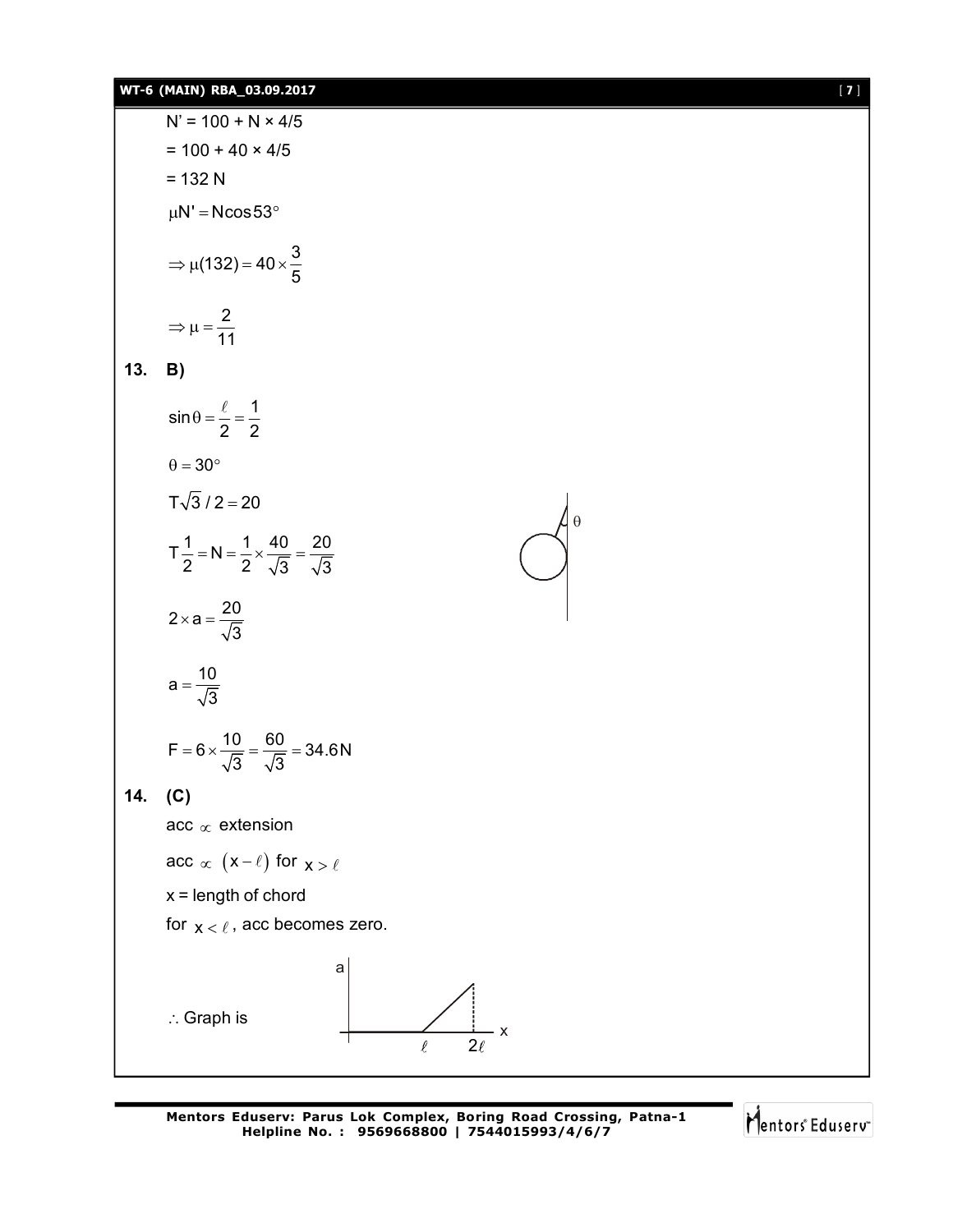| [8]        |                                                                                                                                                                                                                                                                                                                                                                                                                                                                                                                                                        | WT-6 (MAIN) RBA_03.09.2017 |
|------------|--------------------------------------------------------------------------------------------------------------------------------------------------------------------------------------------------------------------------------------------------------------------------------------------------------------------------------------------------------------------------------------------------------------------------------------------------------------------------------------------------------------------------------------------------------|----------------------------|
| 15.        | (D)                                                                                                                                                                                                                                                                                                                                                                                                                                                                                                                                                    |                            |
|            | $\frac{4}{3}$ sin $\theta = \frac{3}{2}$ sinr                                                                                                                                                                                                                                                                                                                                                                                                                                                                                                          |                            |
|            | $\sin r = \frac{Q}{9} \sin \theta$                                                                                                                                                                                                                                                                                                                                                                                                                                                                                                                     |                            |
|            | $r > \theta_c$                                                                                                                                                                                                                                                                                                                                                                                                                                                                                                                                         |                            |
|            | $sin r > \frac{2}{3}$                                                                                                                                                                                                                                                                                                                                                                                                                                                                                                                                  |                            |
|            | $\sin \theta > \frac{9}{8} \times \frac{2}{3} = \frac{3}{4}$                                                                                                                                                                                                                                                                                                                                                                                                                                                                                           |                            |
| 16.<br>17. | (C)<br>(A)<br>For TIR at B, the angle of incidence $i > c$<br>& $r + i = 90$ $\implies i = 90 - r$<br>by snell's law at pt A,<br>$sin 45^\circ = n sin r = n cos i$<br>Now $\cdot \cdot$ i > c $\Rightarrow$ sin i > sin c<br>$\Rightarrow$ cos r > $\frac{1}{n}$ $\Rightarrow$ n > $\frac{1}{\cos n}$<br>$\Rightarrow$ n > $\frac{1}{\sqrt{1-\sin^2 r}}$ $\Rightarrow$ n > $\frac{1}{\sqrt{1-\frac{1}{2n^2}}}$<br>$\Rightarrow$ n > $\frac{\sqrt{2} n}{\sqrt{2n^2 - 1}}$ $\Rightarrow$ 2n <sup>2</sup> - 1 > 2 $\Rightarrow$ n > $\sqrt{\frac{3}{2}}$ | Air<br>glass<br>(n)<br>в   |
| 18.        | (B)<br>The figure shows the image formation<br>$2t + nx$<br>nx<br>n.<br>$1 + nx$<br>$3t + nx$<br>¥                                                                                                                                                                                                                                                                                                                                                                                                                                                     |                            |
|            | in different steps. Given $2t = 4$<br>$\Rightarrow$ t = 2 cm                                                                                                                                                                                                                                                                                                                                                                                                                                                                                           |                            |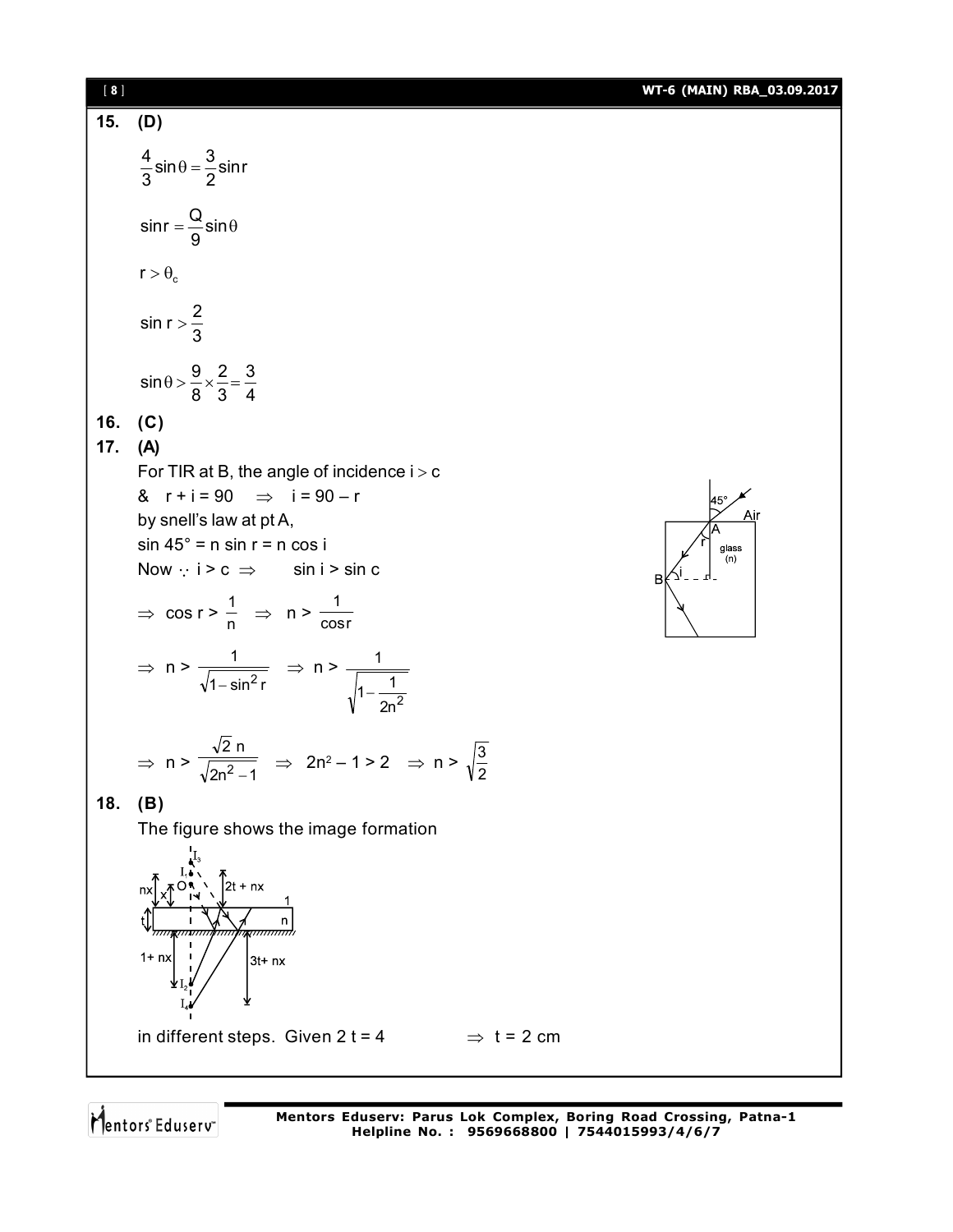#### **WT-6 (MAIN) RBA\_03.09.2017** [ **9** ]

# **19. (A)** By snell's law. 1 × sin 30º = .................. = ..................... = n sin i i where n is R.I. at y and i is angle of incidence at y.  $tan(90 - i) = \frac{dy}{dx} = 8x = 4\sqrt{y}$ dx coti =  $4\sqrt{y} = 4\sqrt{\frac{1}{2}} = 2\sqrt{2} \Rightarrow \sin i = \frac{1}{2}$ 2 3  $n = {sin30^{\circ} \over sini} = {1/2 \over 1/3} = 1.5$  Ans. sini 1/3 **20. (A)**  $\left(\frac{n_{A}-1}{1}\right)\frac{2}{R_{A}} = \left(\frac{n_{B}-1}{1}\right)\frac{2}{R_{B}}$  or  $\frac{0.63}{R_{A}} = \frac{n_{B}-1}{R_{B}}$  or  $n_{B} = 1$  $A \sim 1$   $\mu_B$   $\mu_A$   $\mu_B$  $\left(\frac{n_{\rm A}-1}{1\right)}\right)\frac{2}{n_{\rm B}} = \left(\frac{n_{\rm B}-1}{1\right)\frac{2}{n_{\rm B}}}$  or  $\frac{0.63}{n_{\rm B}} = \frac{n_{\rm B}-1}{n_{\rm B}}$  or  $n_{\rm B} = 1.7$ 1  $\overline{R}_{\rm A}$  (1  $\overline{R}_{\rm R}$  R<sub>A</sub> R **21. (B)** At first position of lens, let the distance of lens from object and screen be x and y respectively. y -----------------<mark>--</mark>------ x II Screen x -------------- y **Object**  $\therefore$  x + y = 100 ...(1) At second position of lens the distance of lens from object and screen shall be y and x respectively.

$$
\therefore y - x = 40 \qquad ...(2)
$$

Solving equation (1) and (2) we get

$$
y = 70
$$
 cm =  $\frac{70}{100}$ m and  $x = 30$  cm =  $\frac{30}{100}$ m

 $\therefore$  The power of lens is,

$$
\frac{1}{f} = \frac{1}{y} + \frac{1}{x} = \frac{100}{70} + \left(\frac{100}{30}\right) = \frac{100}{21} \approx 5 \text{ diopters}
$$

**Mentors Eduserv: Parus Lok Complex, Boring Road Crossing, Patna-1 Helpline No. : 9569668800 | 7544015993/4/6/7**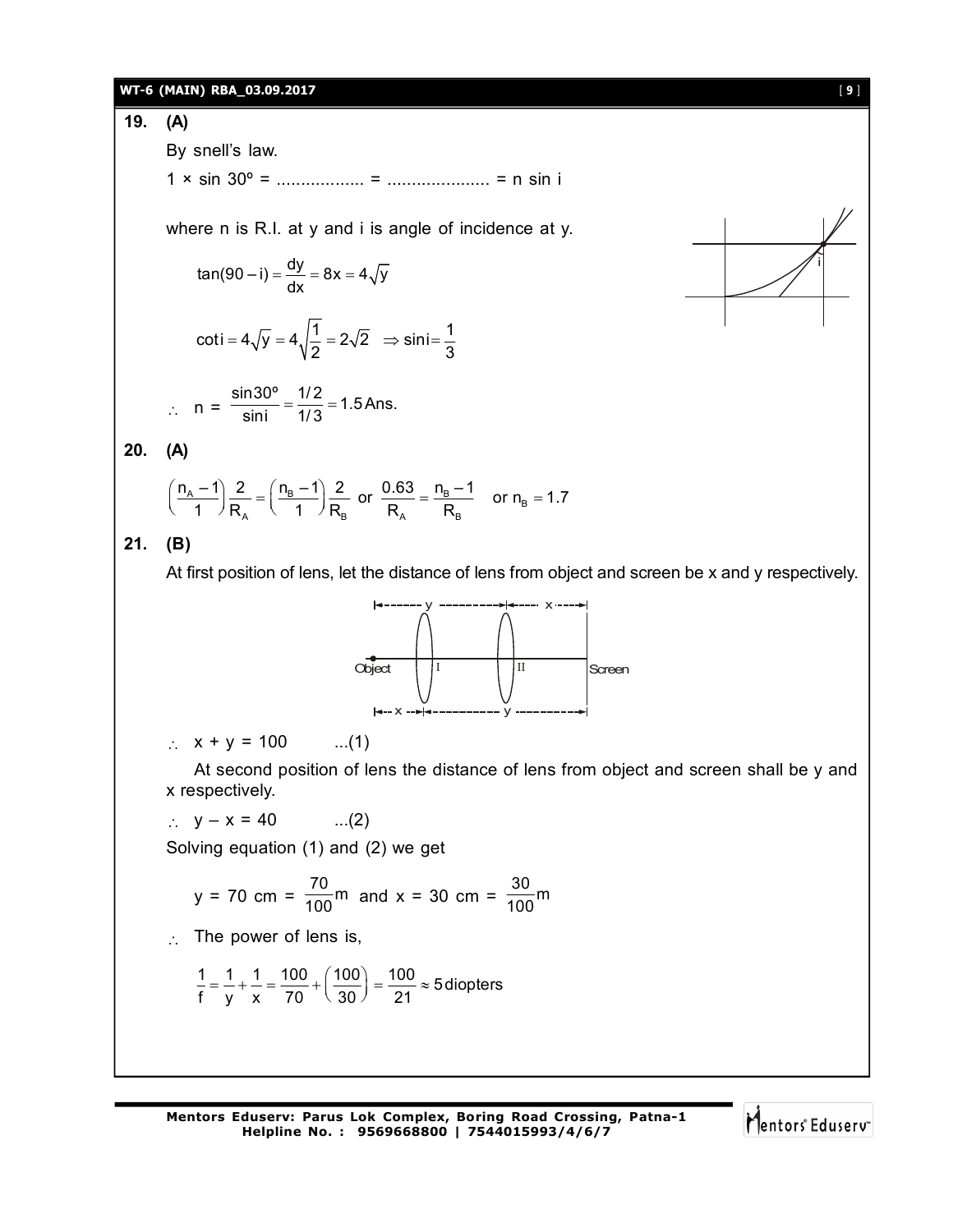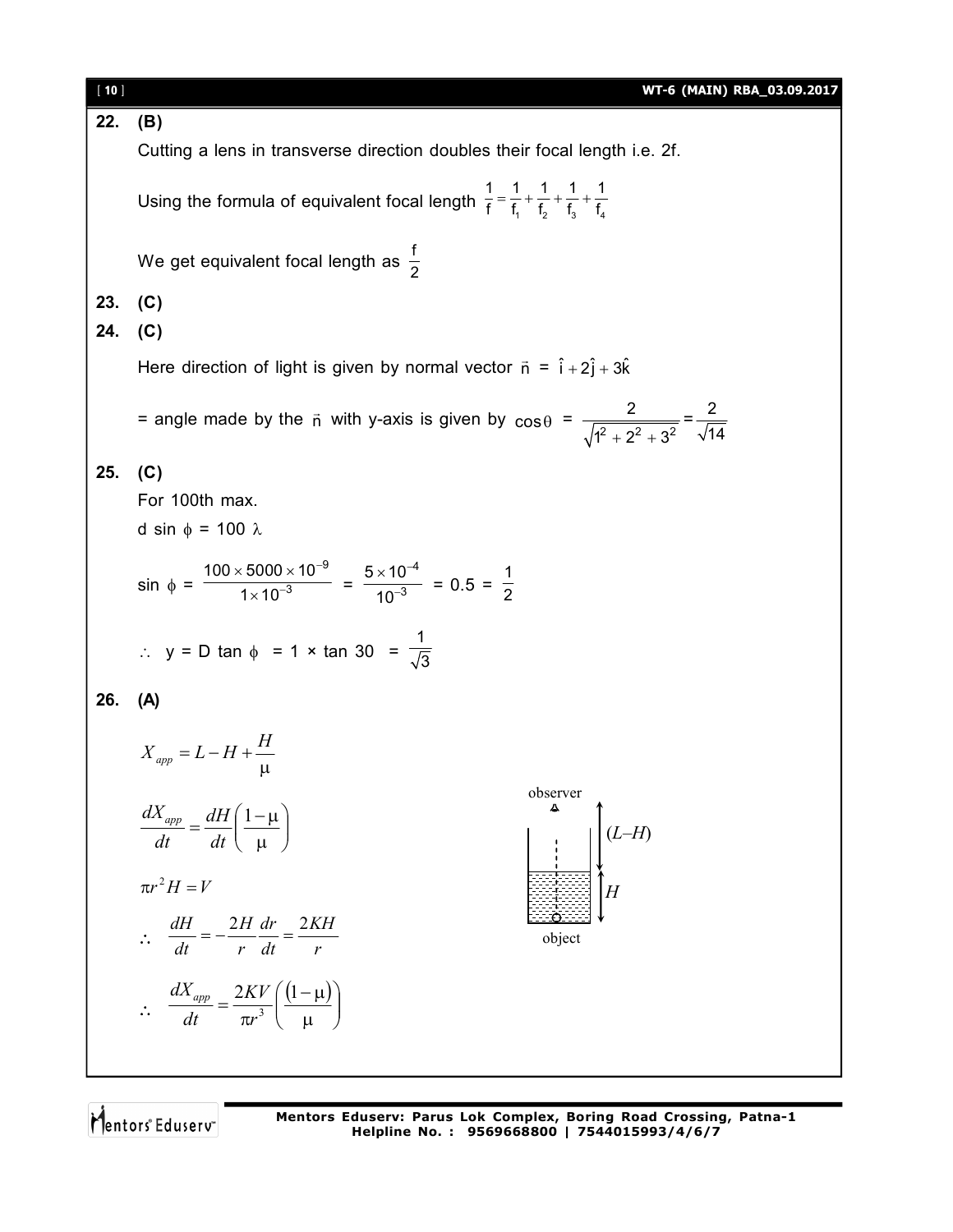#### **WT-6 (MAIN) RBA\_03.09.2017** [ **11** ]



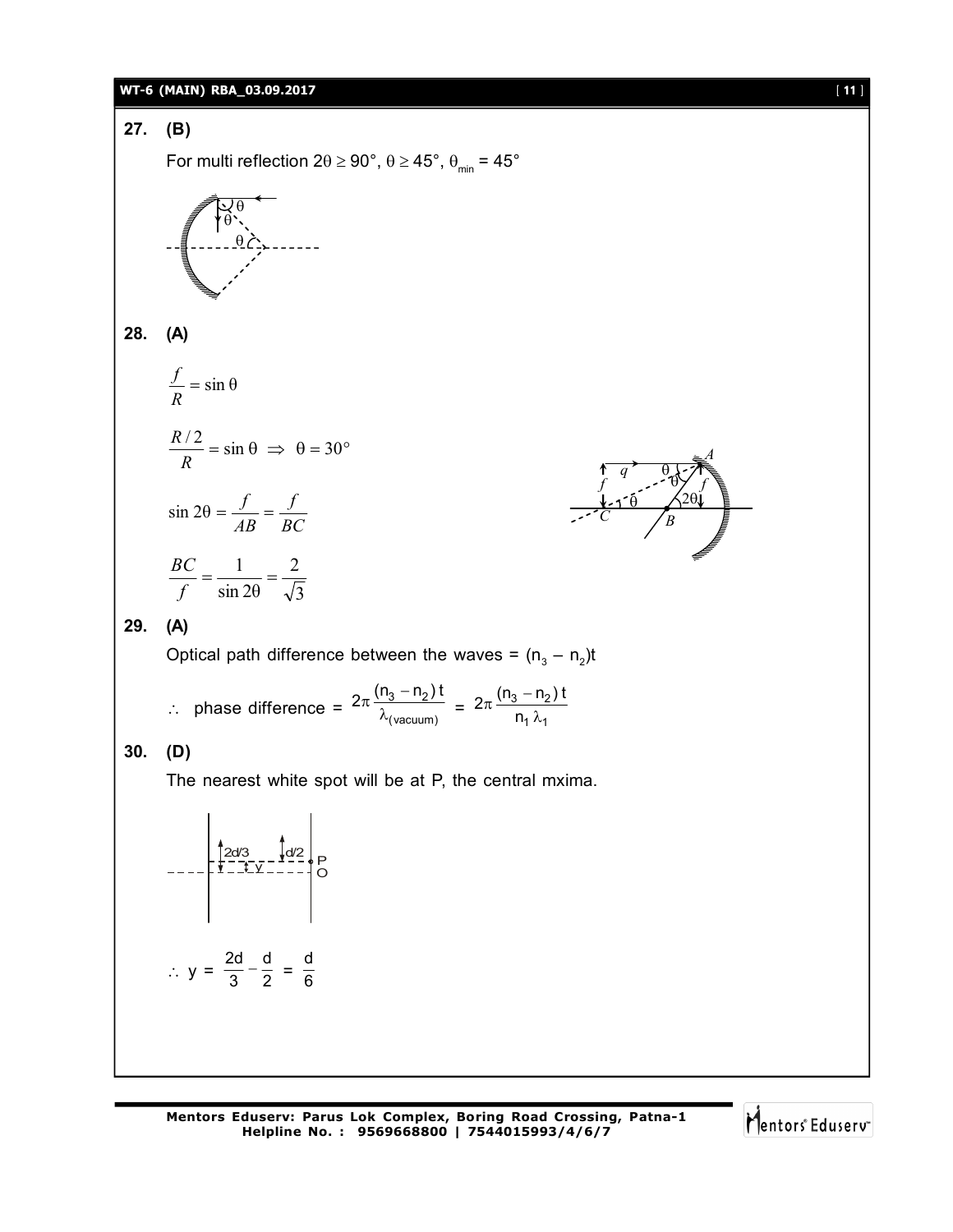```
[ 12 ] WT-6 (MAIN) RBA_03.09.2017
                                           CHEMISTRY
31. (D)
      [n = 1 + (2 \times 5)]= 111+2 -1 +3 +4
       2FeS_2 + \frac{11}{2}O_2 - \rightarrow Fe<sub>2</sub>O<sub>3</sub> + 4SO<sub>2</sub>
                    2
                          \longrightarrowEquivalents of O_2 = Equivalents of FeS_2 = y
      Moles of FeS_2 =
                           y
                          \frac{1}{11}, Moles of SO<sub>2</sub> =
                                                    2y
                                                    11
32. (A)
      In 100 ml of given coal gas contain H_2 = 50 ml, CH_4 = 30 ml, CO = 14 ml, C_2H_4 = 6 ml
      H_2(g) + \frac{1}{2}O_2(g) = H_2O(\ell)50 ml 25 ml 50 ml
      CH_4(g) + 2O_2(g) = CO_2(g) + 2H_2O(\ell)30 ml 60 ml 30 ml 60 ml
      CO(g) + \frac{1}{2}O_2(g) = CO_2(g)33. (B)
      \mathsf{N}_2 + 3H<sub>2</sub> \rightarrow 2NH<sub>3</sub>
      0.05 mole 0.25mole
             0 0.1 mole left 0.1 mole
      3{\text{PCl}}_3 + {\text{S}}_2{\text{Cl}}_2 \rightarrow 2{\text{P}\text{SCl}}_3 + {\text{PCl}}_51mole 1/3 mole
           nPCl_5 + nNH_4Cl \xrightarrow[120°C]{\sim}Δ
                               \frac{120^{\circ}C}{120^{\circ}C} (PNCl<sub>2</sub>)<sub>n</sub> + n HCl
      1/3 mole 0.1 mole 0.1/ n mole formed
           ma nPCl_5 + nNH_4Cl \xrightarrow[120^{\circ}C]{}Δ
                                                           \frac{120^{\circ}C}{120^{\circ}C} (PNCl<sub>2</sub>)<sub>n</sub> + n HCl
      1/3 mole 0.1 mole 0.1/ n mole formed
           mass of (PNCl<sub>2</sub>) = \frac{0.1}{n} \times 116n = 11.6g34. (B)
```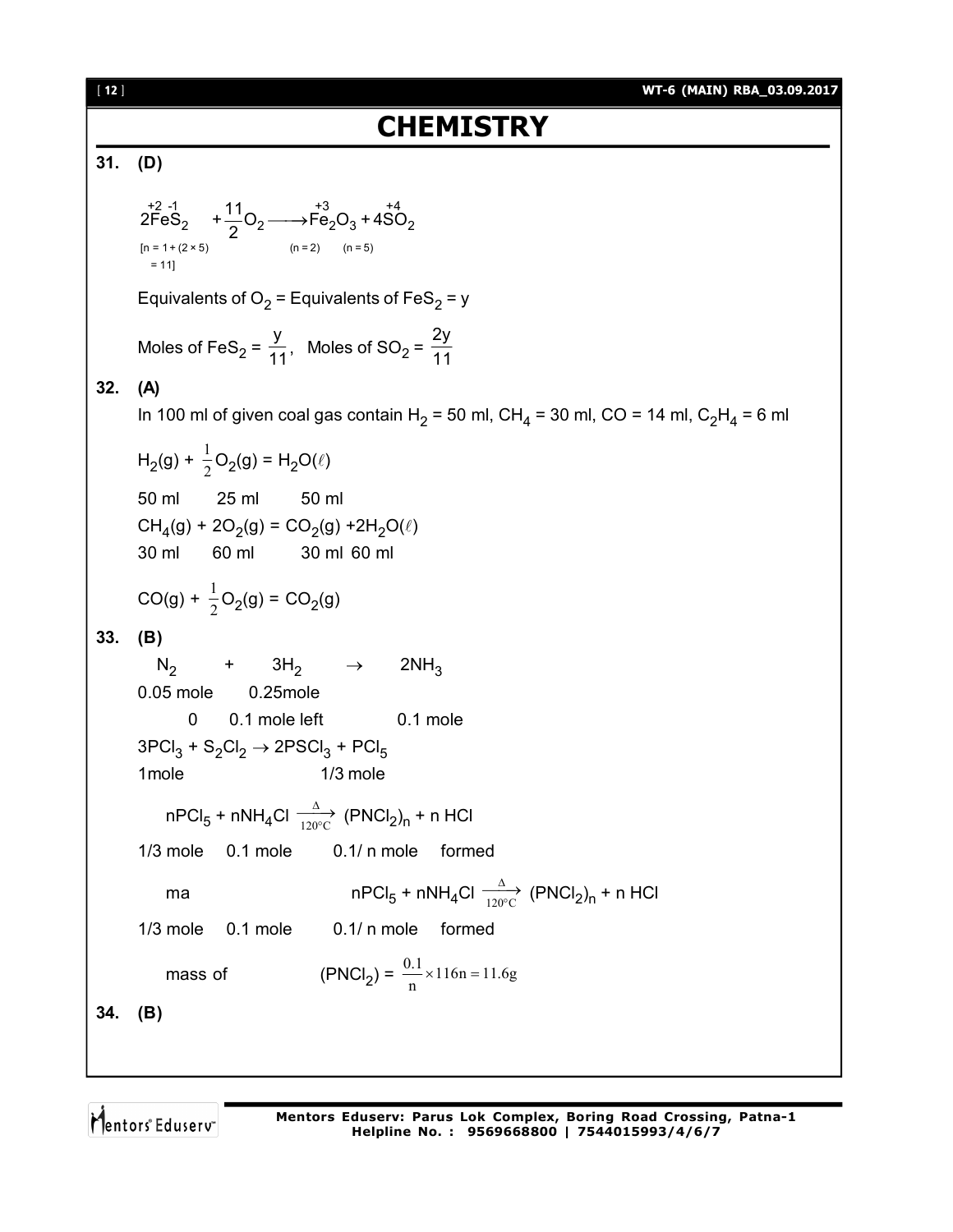35. (B)  
\nPressure of dry air 200-93=107mm when volume is doubled the pressure drop to 53.5 mm.  
\n36. (A)  
\n37. (B)  
\nThe mean free path of gas molecules,  
\n
$$
\ell = \frac{1}{\sqrt{2\pi n \sigma^2}}; \quad \ell \propto \frac{1}{n\sigma^2}; \quad \ell \propto \frac{1}{p\sigma^2}
$$
\n7000 cm  $\propto \frac{1}{10^6 \times 4^2}$ ; x cm  $\propto \frac{1}{10^3 \times 2^2}$   
\n70000 m  $\propto \frac{1}{16^6} \times 10^{-3} \times 4 = 250$   $\therefore \quad x = 7000/250 = 28$  cm.  
\n37. (B)  
\nWe know that  
\n $P_A V_A = nRT, P_B V_B = n_B RT$   
\nand  
\n $P_f (V_A + V_B) = (n_A + n_B) RT$   
\nand  
\n $P_f (V_A + V_B) = P_A V_A + P_B V_B$   
\n $\therefore P_f = \left(\frac{P_A V_A + P_B V_B}{V_A + V_B}\right) = \frac{1.4 \times 0.1 + 0.7 \times 0.15}{0.1 + 0.15}$  MPa = 0.98 MPa  
\n38. (B)  
\n3A  $\longrightarrow$  2B  
\n $1 - \alpha = \frac{2\alpha}{3}$   
\nSince slope =  $\frac{nR}{V}$   
\n $\tan 42.95 = \frac{(1 - \alpha/3)R}{0.0821} = 0.8$   
\n39. (A)  
\nTotal K.E. for 2 mole =  $\frac{1}{2} m_{Hx} N v_{Hx}^2 + \frac{1}{2} m_{Nx} N v_{Xx}^2$   
\nSince N = N<sub>A</sub> & V<sub>H</sub> = V<sub>N</sub>e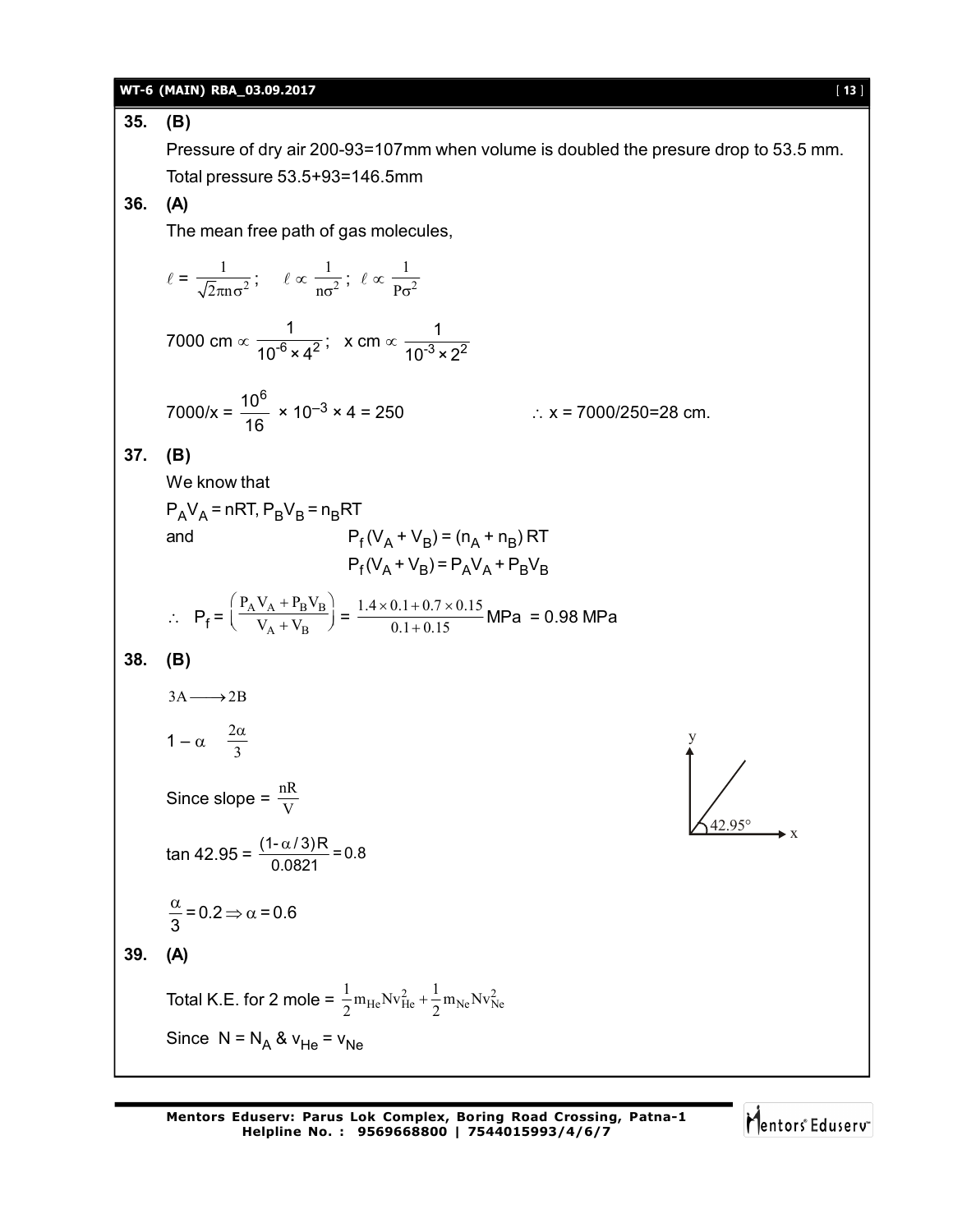```
[ 14 ] WT-6 (MAIN) RBA_03.09.2017
```
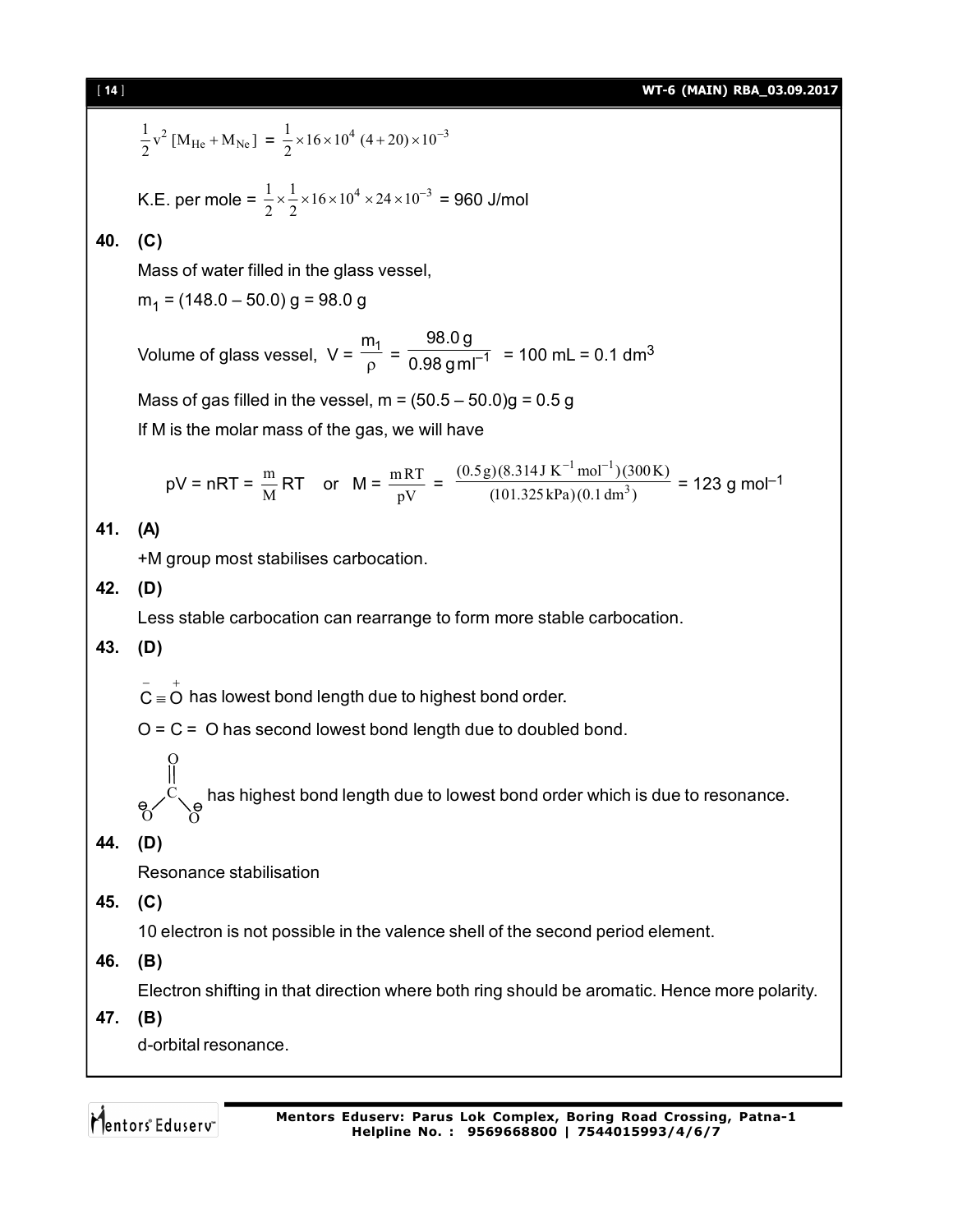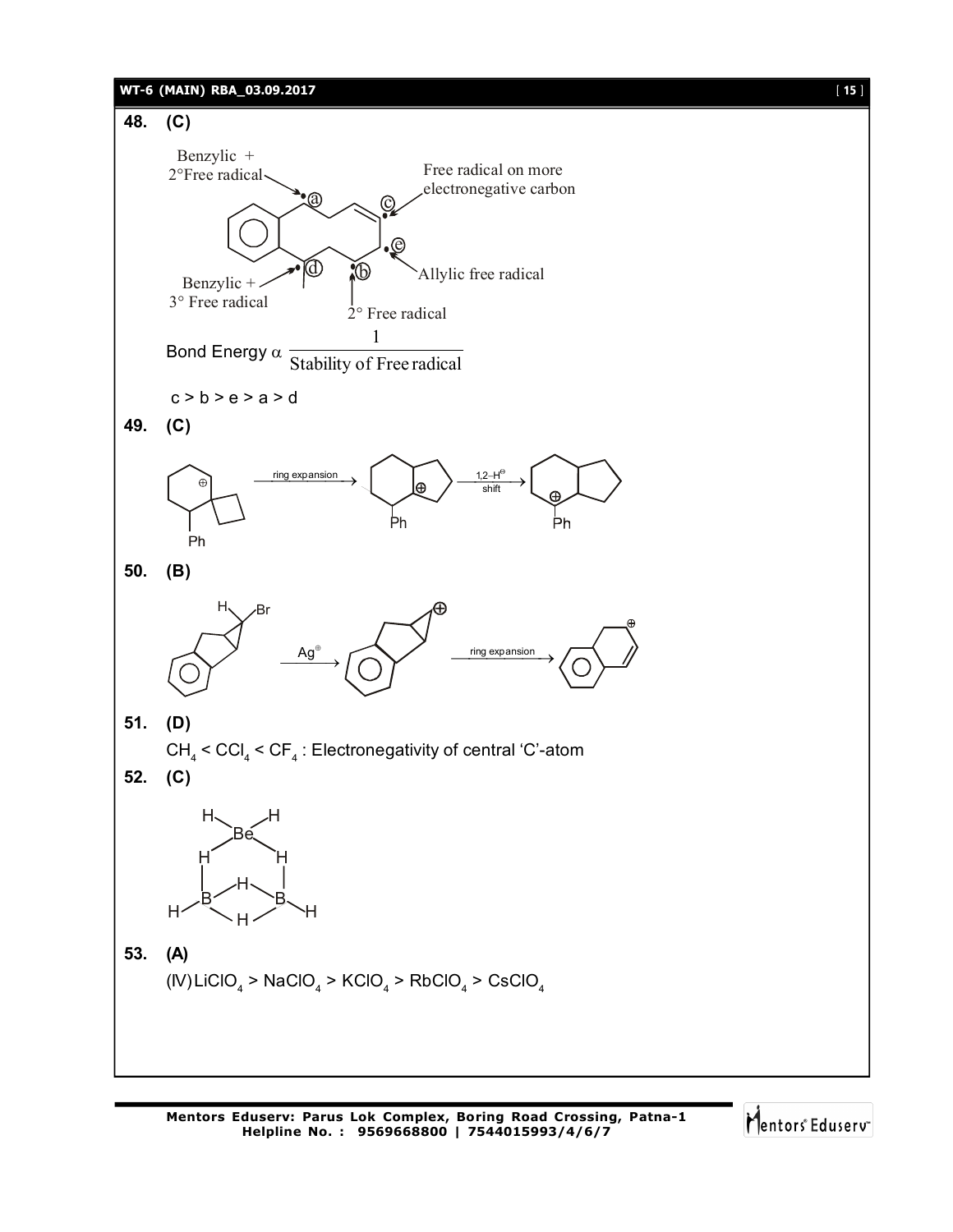

**55. (A)**

**54. (A)**

- (i) LiF > NaF > KF > RbF : Lattice energy
- (iii)  $Li^*$  < Mg<sup>2+</sup> < Al<sup>3+</sup> : Hydration energy

**56. (A)**

**57. (B)**

 $\times$  $\rightarrow$ EN-Increases



 $\Delta$  E<sub>n</sub> < 1.7 = Covalent bond (Least polar)

#### **58. (C)**

Due to size of Nitrogen is smaller than another.

H

**59. (D)** 1 & 3 have x – x bond absent.



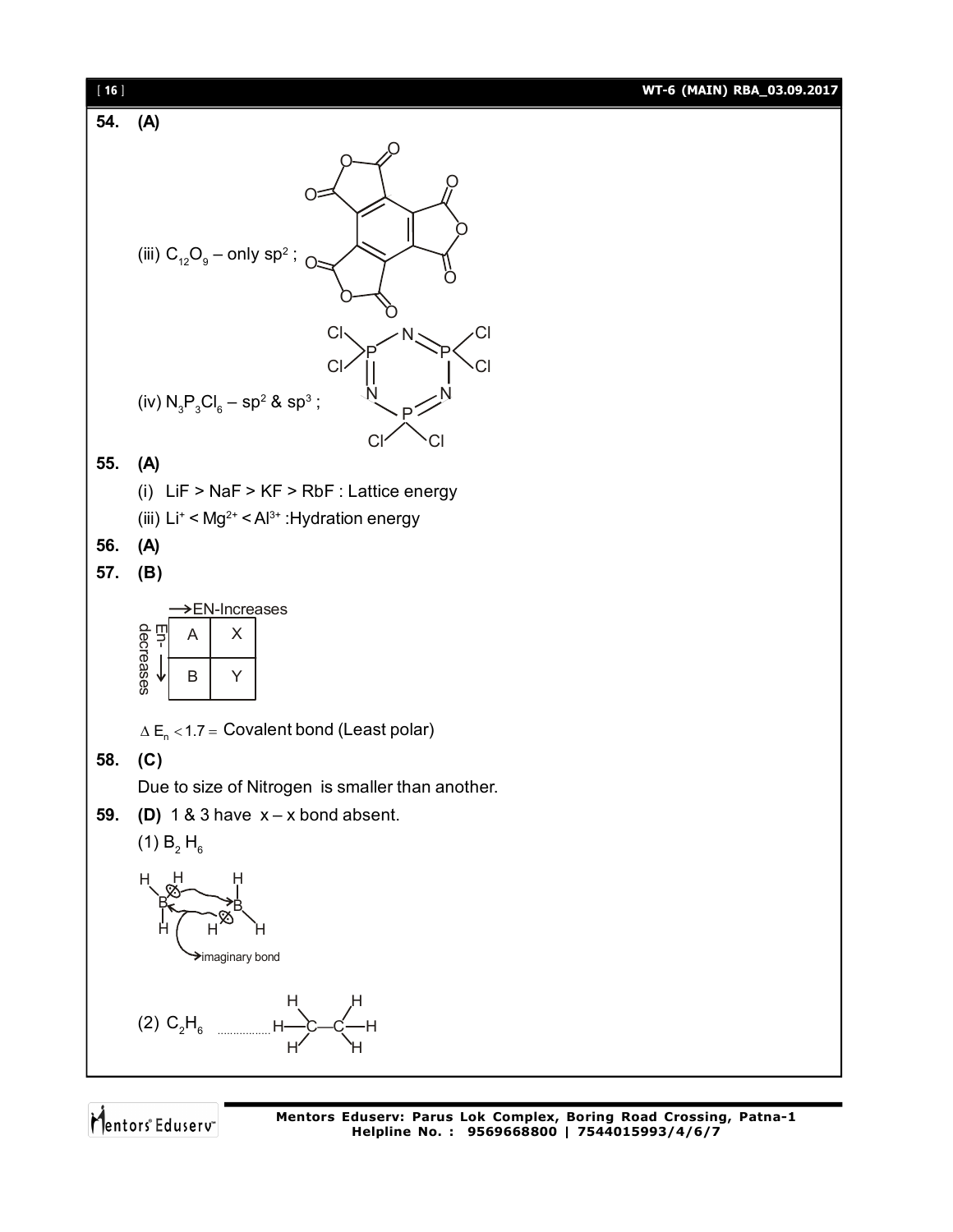

**Mentors Eduserv: Parus Lok Complex, Boring Road Crossing, Patna-1 Helpline No. : 9569668800 | 7544015993/4/6/7**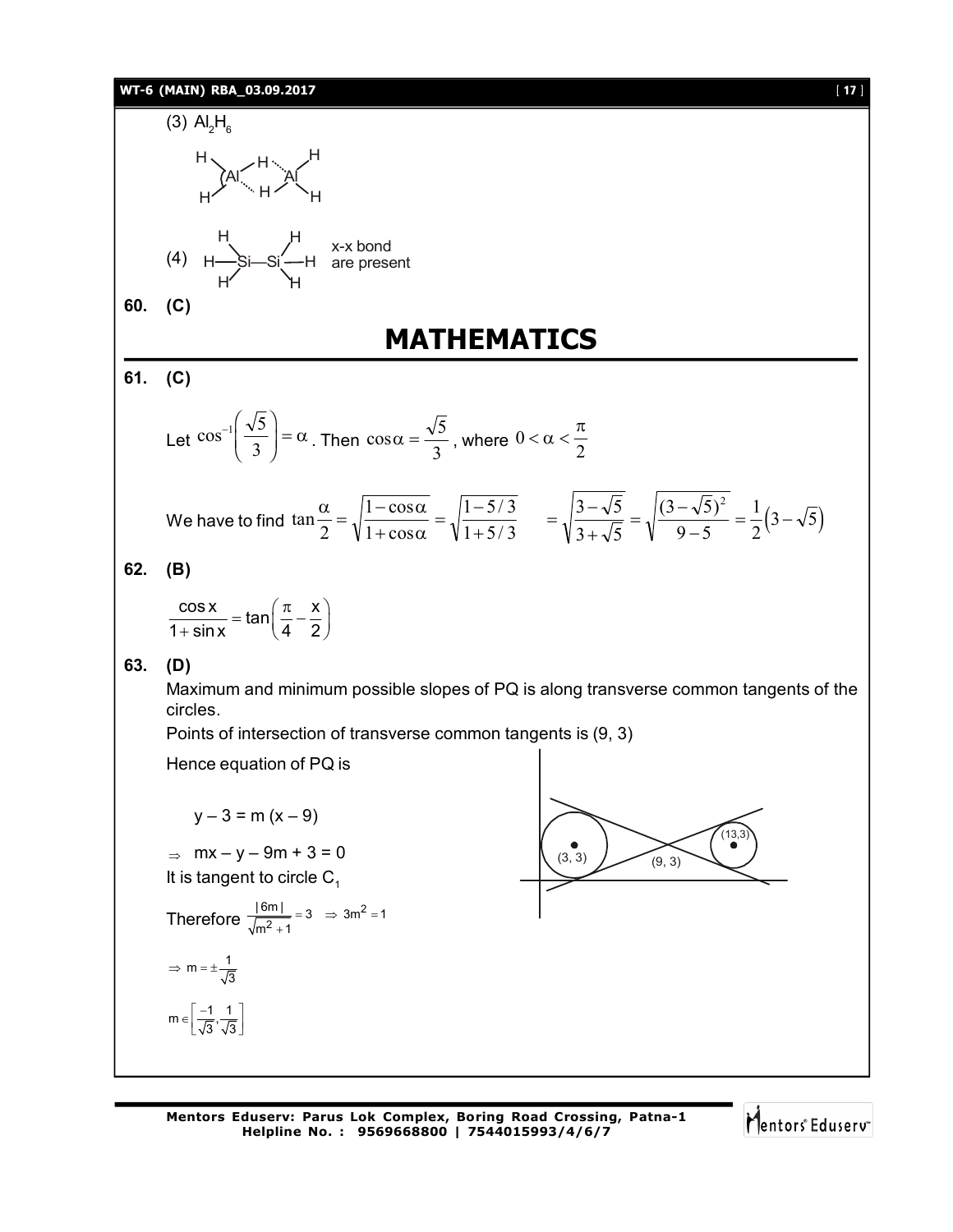64. (A)  
\n
$$
\therefore 2\sqrt{r_1r_1} + 2\sqrt{r_2} = 2\sqrt{r_1r_2}
$$
\nor  $2\sqrt{r \times 36} + 2\sqrt{r \times 9} = 2\sqrt{9 \times 36}$   
\nor  $2.6\sqrt{r} + 2.3\sqrt{r} = 2 \times 3 \times 6$   
\nor  $12\sqrt{r} + 6\sqrt{r} = 36$   
\nor  $18\sqrt{r} = 36$  or  $\sqrt{r} = 2$   $\therefore r = 4$   
\n65. (B)  
\n
$$
y = (sec^{-1}x) + cosec^{-1}x^2
$$
\n
$$
= (sec^{-1}x + cosec^{-1}x)^2 - 2sec^{-1}x \csc^{-1}x = \frac{\pi^2}{4} - 2(sec^{-1}x)\left(\frac{\pi}{2} - sec^{-1}x\right)
$$
\n
$$
= \frac{\pi^2}{4} + 2(sec^{-1}x)^2 - \pi sec^{-1}x = 2\left(sec^{-1}x - \frac{\pi}{4}\right)^2 + \frac{\pi^2}{8} \ge \frac{\pi^2}{8}
$$
\n66. (A)  
\nPair of lines are  $x - 2y = 0$  and  $2x - y = 0$ , equation of the bisectors of the pair of lines will be  $\frac{x^2 - y^2}{2 - 2} = \frac{xy}{-5/2}$  i.e.  $y = \pm x$ 

Centre  $C = (\lambda, \lambda)$ 

$$
\therefore \left| \frac{\lambda - 2\lambda}{\sqrt{1^2 + 2^2}} \right| = \sqrt{5}
$$

 $\therefore \lambda = \pm 5$ 

Circle lies in the first quadrant  $\therefore \lambda = 5$ 

∴ eqn. of circle 
$$
(x-5)^2 + (y-5)^2 = (\sqrt{5})^2 \Rightarrow x^2 + y^2 - 10x - 10y + 45 = 0
$$

$$
67. (B)
$$

$$
\cot \left\{ \cot^{-1} 3 + \cot^{-1} 7 + \cot^{-1} 13 + \cot^{-1} 21 \right\}
$$
\n
$$
= \cot \left\{ \tan^{-1} \frac{1}{3} + \tan^{-1} \frac{1}{7} + \tan^{-1} \frac{1}{13} + \tan^{-1} \frac{1}{21} \right\}
$$
\n
$$
= \cot \left\{ \tan^{-1} 2 - \tan^{-1} 1 + \tan^{-1} 3 - \tan^{-1} 2 + \dots + \tan^{-1} 5 - \tan^{-1} 4 \right\}
$$

Mentors Eduserv

 $\overbrace{x-2y=0}^{\overbrace{x-2y=0}}$ 

C  $(\lambda ,$   $\lambda)$ 

/5

O x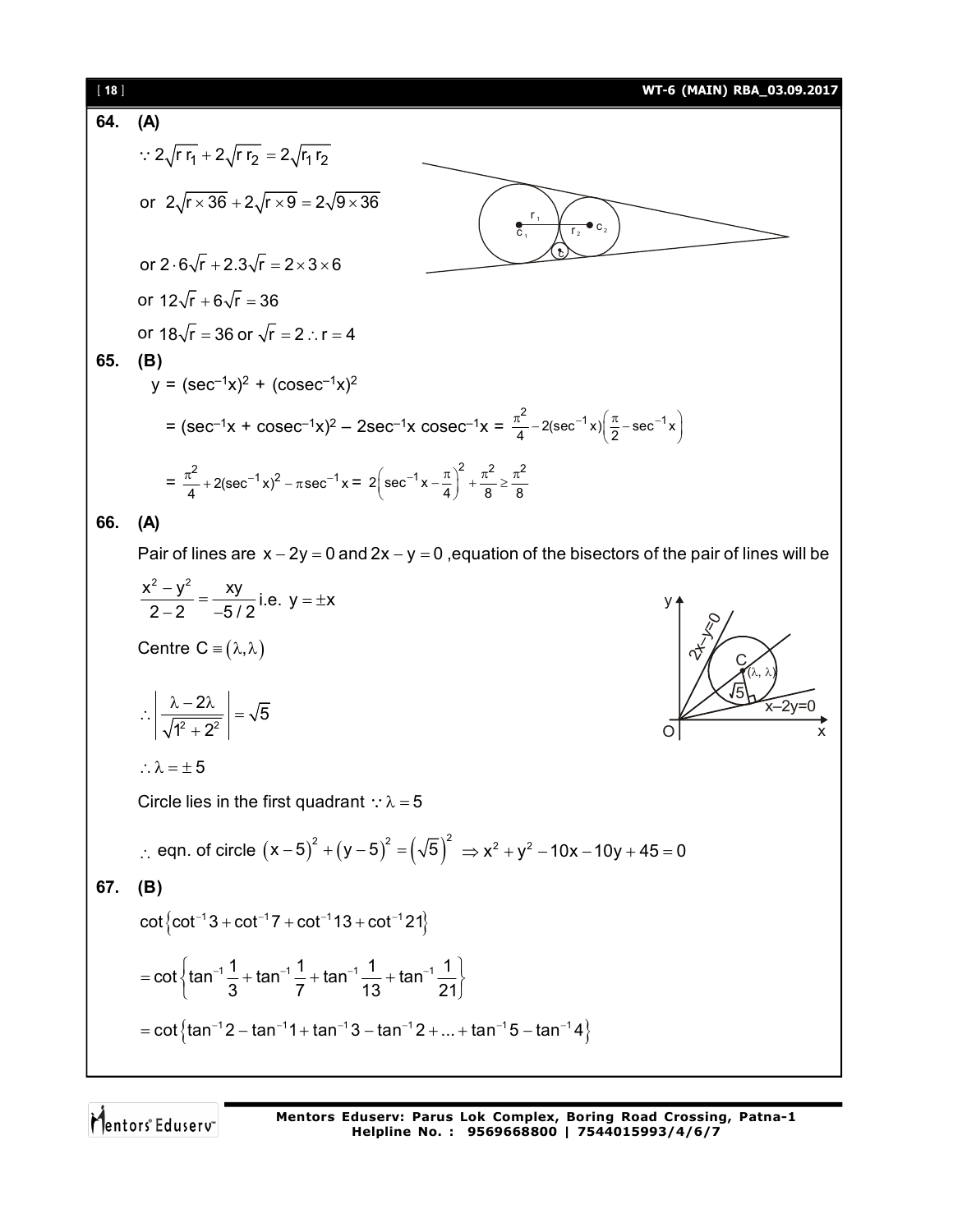# **WT-6 (MAIN) RBA\_03.09.2017**

|     | $= \cot \left[ \tan^{-1} 5 - \tan^{-1} 1 \right] = \frac{3}{2}$                                                                                               |
|-----|---------------------------------------------------------------------------------------------------------------------------------------------------------------|
| 68. | (A)                                                                                                                                                           |
|     |                                                                                                                                                               |
|     |                                                                                                                                                               |
|     | $\sin \frac{\pi}{24} = \frac{2}{R-2}$                                                                                                                         |
|     |                                                                                                                                                               |
|     | $\Rightarrow R = 2\left(1 + \csc{\frac{\pi}{24}}\right)$                                                                                                      |
| 69. | (C)                                                                                                                                                           |
|     | Q<br>Ć,<br>С<br>$P$ <sub>(4,0)</sub><br>(1, 0)<br>R                                                                                                           |
|     | Let 'C' be the centre of the circle S = 0, then circumcircle of the $\triangle PQR$ will pass through C.                                                      |
|     |                                                                                                                                                               |
|     | Hence, $(1,0)$ centre of the circumcircle of PQR is mid-point of PC. Hence, C is $(-2, 0)$ so                                                                 |
|     | equation of S = 0 is $(x+2)^2 + y^2 = (2\sqrt{3})^2$ ,                                                                                                        |
|     | Hence, $(-5,\sqrt{3})$ will be on the circle S = 0                                                                                                            |
| 70. | (C)                                                                                                                                                           |
|     | Let $g(x) = \sin^{-1}  \sin x  + \cos^{-1}(\cos x)$                                                                                                           |
|     | 2x ; $0 \le x \le \frac{\pi}{2}$<br>= $\begin{cases} \pi & ; \frac{\pi}{2} < x \leq \frac{3\pi}{2} \\ 4\pi - 2x & ; \frac{3\pi}{2} < x \leq 2\pi \end{cases}$ |
|     | g (x) is periodic with period $2\pi$ and is constant in the interval $\left  2n\pi + \frac{\pi}{2}, 2n\pi + \frac{3\pi}{2} \right $ , $n \in I$               |
|     | now, $f(x) = g(\lambda x)$                                                                                                                                    |
|     | :. $f(x)$ is constant in the interval $\left \frac{2n\pi}{\lambda}+\frac{\pi}{2\lambda},\frac{2n\pi}{\lambda}+\frac{3\pi}{2\lambda}\right $                   |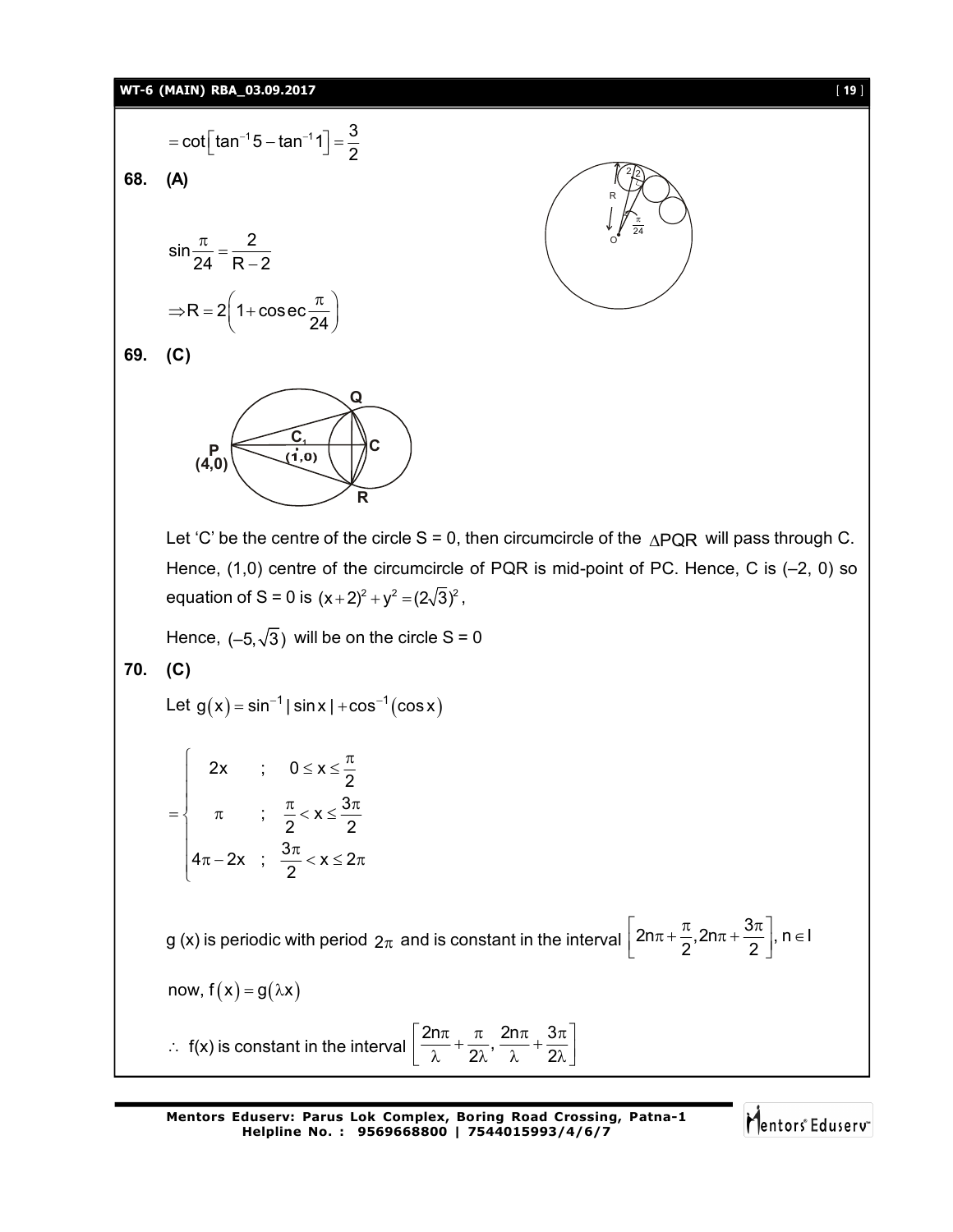[ **20** ] **WT-6 (MAIN) RBA\_03.09.2017**

$$
\therefore\ 2\pi=\frac{3\pi}{2\lambda}-\frac{\pi}{2\lambda}\Rightarrow\lambda=\frac{1}{2}
$$

#### **71. (A)**

Let equation of circle is

$$
(x-\alpha)^2 + (y-\beta)^2 = r^2
$$

 $2 + h^2$  $\left| \frac{a\alpha + b\beta + 1}{\sqrt{a^2 + b^2}} \right| = r$  $a^2 + b^2$  $\left| \frac{\alpha + b\beta + 1}{\sqrt{a^2 + b^2}} \right| =$  $\ddot{}$ 

 $a^2\alpha^2 + b^2\beta^2 + 1 + 2ab\alpha\beta + 2a\alpha + 2b\beta$ 

$$
= r^2 a^2 + r^2 b^2
$$

Comparision with the given result

$$
\alpha=3, \beta=0, r=\sqrt{5}
$$

# **72. (B)**

 $S_1 - S_2 = 0$   $\implies$  5ax + (c – d) y + a +1 = 0

and  $5x + by - a = 0$  represents the same line

$$
\therefore \frac{a}{1} = \frac{c - d}{b} = \frac{a + 1}{-a}
$$
  
\n
$$
\Rightarrow ab = c - d \text{ and } a^2 + a + 1 = 0
$$
  
\n
$$
\Rightarrow \text{no real value of } a.
$$

### **73. (A)**

Distance 'd' between the centres is =  $\sqrt{8^2 + 4^2}$  = 4 $\sqrt{5}$ 

Also 
$$
4\sqrt{5} \cdot p = 8 \cdot 4 \Rightarrow p = \frac{8}{\sqrt{5}}
$$

$$
\Rightarrow \text{ length of common chord is } \frac{16}{\sqrt{5}}
$$

$$
74. (D)
$$

$$
\sum_{r=1}^{n} \tan^{-1} \left( \frac{(r+1)! - r!}{1 + (r+1)! \cdot r!} \right)
$$
  
= 
$$
\sum_{r=1}^{n} \left( \tan^{-1} (r+1)! - \tan^{-1} (r!) \right) = \tan^{-1} (n+1)! - \frac{\pi}{4}
$$

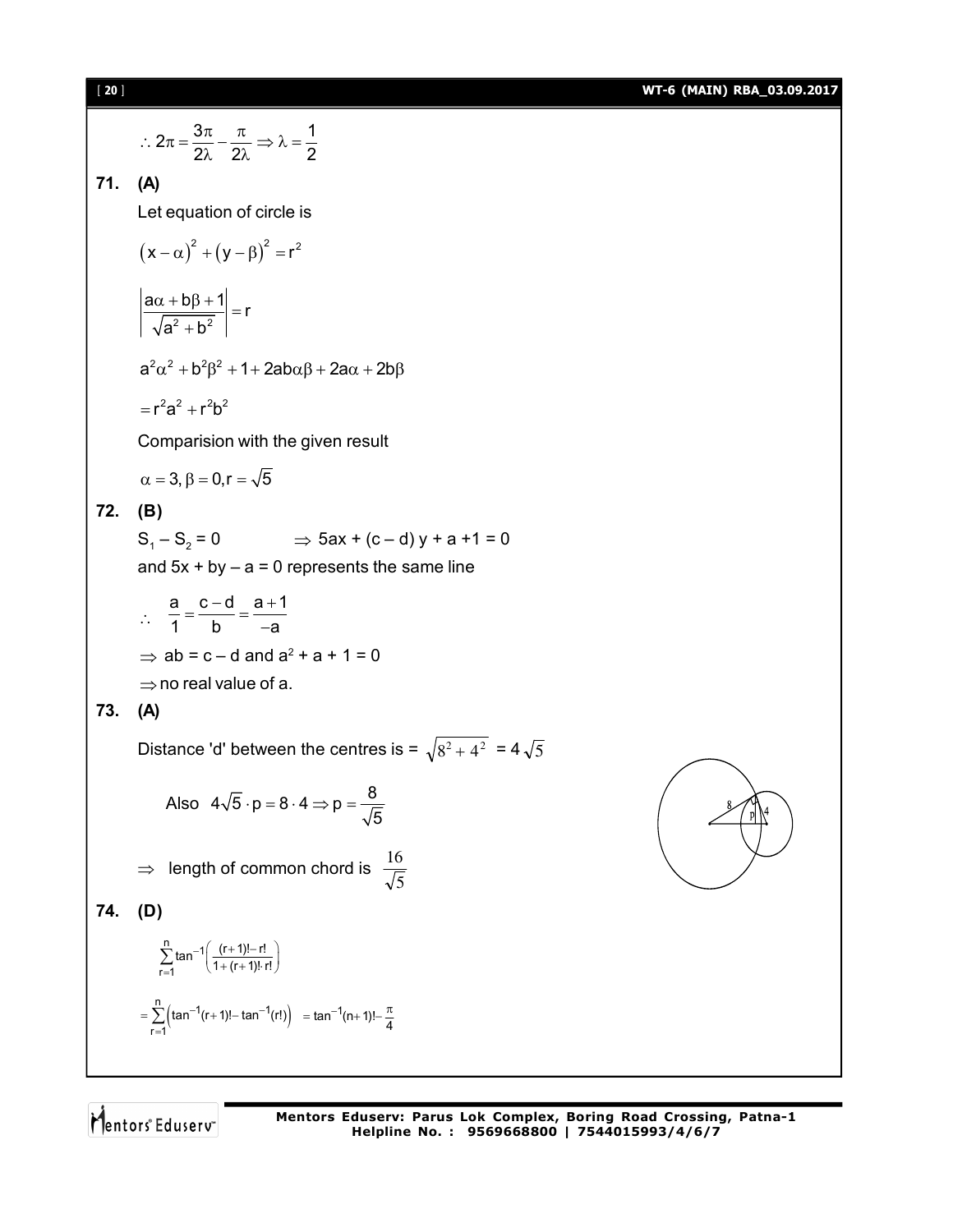# **WT-6 (MAIN) RBA\_03.09.2017** [ **21** ]

**75. (A)** normals are (y – 2)(y – 2x) = 0 should pass through centre (a, b) 2a = b and b = 2 a = 1 and b = 2 equation is x<sup>2</sup> + y<sup>2</sup> – 2x – 4y + c = 0 circle passes through (2, 1) c = 3 **76. (C)** (h, k) circumcentre (mid point of AB) equation of AB is x y <sup>1</sup> 2h 2k AB is tangent to circle 2 2 a a <sup>1</sup> 2h 2k |a| 1 1 4h 4k (h, k) (0, 0) B (2h, 0) (a, a) (0,2k) A 2 2 ak ah 2hk | a | h k Locus passes through (38, –37) a 2 – 2a = 2812 **77. (B)** PA+PC is minimum when P is collinear with A and C. PB+PD is minimum when P is collinear with B&D. *PA PB PC PD* is minimum when P is the point of intersection of diagonals AC & BD and its minimum value is *AC BD* **78. (C)** Circumcentre of PQR is (1, 2). <sup>P</sup> Q R (1, 2) x+3y–7=0 3x–2y+1=0 Straight line through it of slope 'm' is y – 2 = m(x – 1) intersect axes at <sup>2</sup> A 1 ,0 and B(0,2 m) m . Now area of OAB is = 1 2 2 1 m (2 – m) = 1 4 4 m 4. 2 m **79. (D)** a 2 bc b c 2 2 b c a 0 b c a 0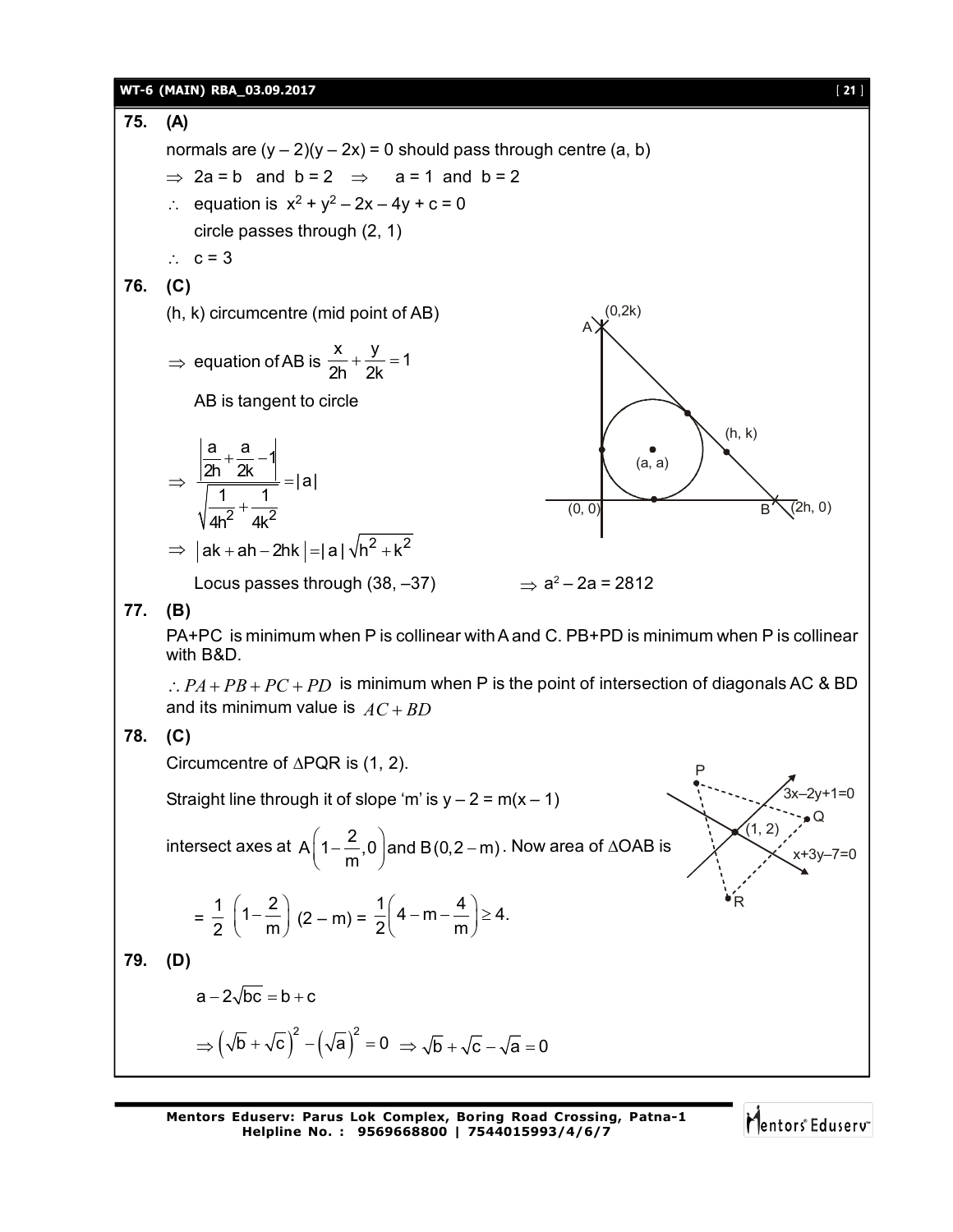[ **22** ] **WT-6 (MAIN) RBA\_03.09.2017**  $\Rightarrow \sqrt{a} x + \sqrt{b} y + \sqrt{c} = 0$  passes through fixed point (– 1, 1) **80. (A)** Equating slopes of P 'A and P 'Q are equal  $1 \quad 3 - 1$ 2 7  $\frac{\lambda - 1}{2} = \frac{3 - 1}{7}$  $(0, \lambda)$  $(-2, 1)$  ■ A  $\check{\mathsf{P}}'$   $\qquad \qquad \qquad \check{\mathsf{P}}$  $Q(5, 3)$  $(2, 1)$  $\Rightarrow \lambda = \frac{11}{7} \Rightarrow A = \left(0, \frac{11}{7}\right)$  $\lambda = \frac{11}{7} \Rightarrow A = \left(0, \frac{11}{7}\right)$ **81. (D)**  $\sin^{-1}(x^2 - 2x + 2) + \cos^{-1}(4x^2 - 4x + 2)$ 2  $x^{-1}(x^2-2x+2)+\cos^{-1}(4x^2-4x+2)=\frac{\pi}{2}$  $\implies x^2 - 2x + 2 = 4x^2 - 4x + 2$  $\Rightarrow$  3x<sup>2</sup> - 2x = 0  $\Rightarrow$  x = 0,  $\frac{2}{3}$ 3  $-2x=0 \Rightarrow x=0$ But for x = 0 and 2 3  $x^2 - 2x + 2 > 1$  and  $4x^2 - 4x + 2 > 1$ Hence No solution **82. (D)** For domain  $\ln(\cot^{-1} x)$  > 0  $\Rightarrow$  cot<sup>-1</sup> x > 1  $\Rightarrow$  x < cot1 **83. (B)**  $f(x) = 2x^3 - 3(p + 2)x^2 + 12px - 7$ ,  $-5 \le p \le 5$ ,  $p \in I$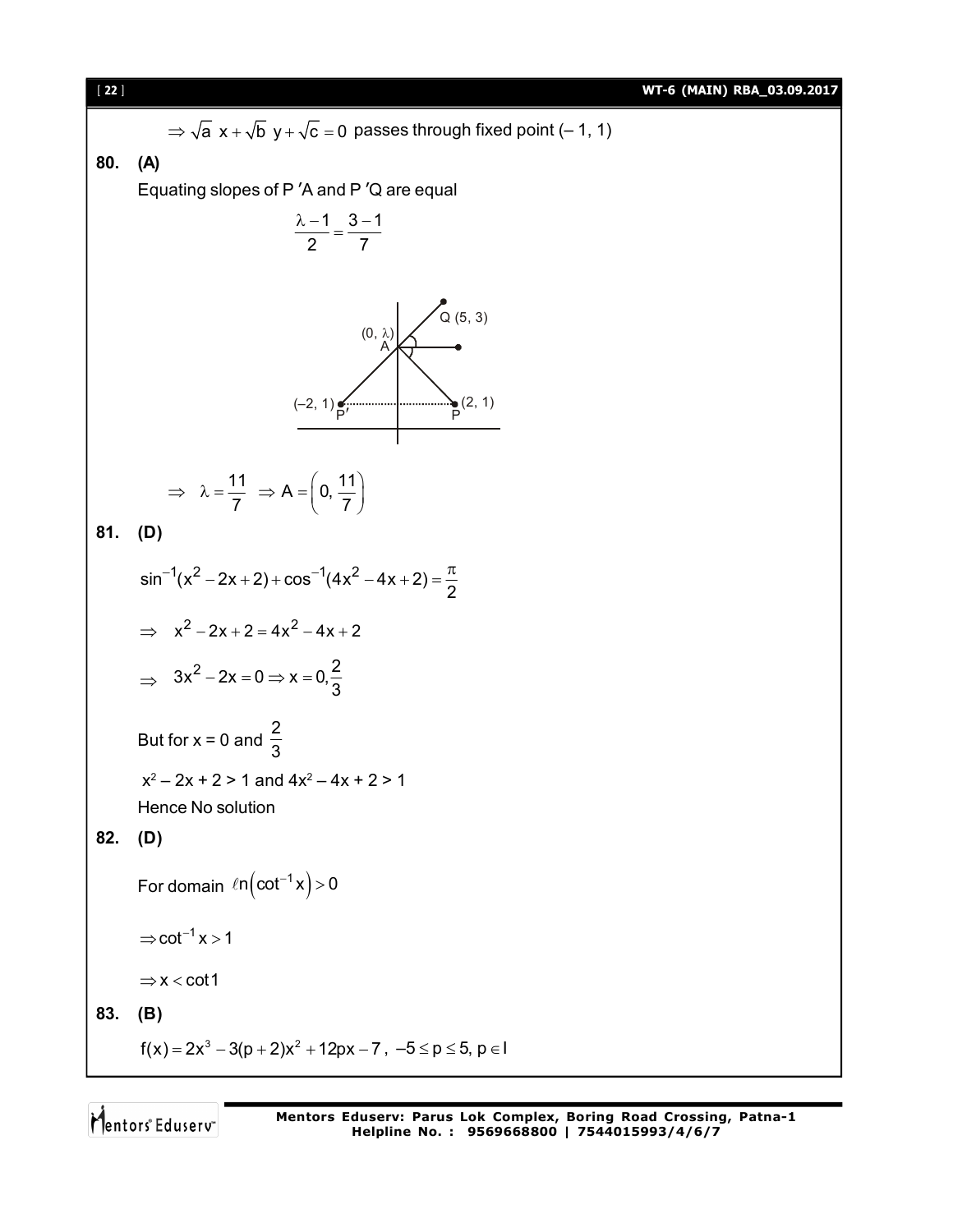$f'(x) = 6(x^2 - (p + 2)x + 2p) = 6(x - p)(x - 2)$ Hence for  $f(x)$  to be invertible, p must be 2 only **84. (D)**  $\sin^{-1}(\sin 8) = 3\pi - 8 = b$  $\tan^{-1}(\tan 8) = 8 - 3\pi = -b$  $f (b) + f(-b) = K$  $K = 4$ **85. (D)**  $x^{2}$  + 4x +  $\alpha^{2}$  –  $\alpha \ge 0 \ \forall \ x \in R$ According to given condition we must have D = 0  $\Rightarrow$   $\alpha = \frac{1 \pm \sqrt{17}}{2}$  $\Rightarrow \alpha = \frac{1\pm\pi}{2}$ **86. (D)** 3  $2x = {2a \over 1-a^2} + 2{(a+a^3) \over 1-a^4}$   $(\because a \notin \{-1,1\})$  $1 - a^2$   $1 - a^2$  $=\frac{2a}{a^{2}}+2\frac{(a+a^{3})}{a}$  (:  $a \notin \{-1\}$ – a<sup>∠</sup> 1 – ≀  $=\frac{1}{1 \cdot 2^2} + \frac{1}{1 \cdot 2^2}$ 2a 2a  $1 - a^2$   $1 - a^2$  $=\frac{2a}{2} + -$ – a<sup>∠</sup> 1–a 1  $x = \frac{2a}{1-a^2} = \tan(2 \tan^{-1} a)$  $1 - a^2$  $\Rightarrow x = \frac{2d}{2} = \tan(2 \tan^{-1} \theta)$  $\overline{a}$ Also  $x - a^2x = 2a \implies a^2x + 2a = x$ **87. (B)**  $\cot^{-1} x - \cot^{-1} (x + 2)$ 12  $x^{-1}$ x – cot<sup>-1</sup>(x+2) =  $\frac{\pi}{46}$  $\tan^{-1} x - \frac{\pi}{2} + \tan^{-1}(x + 2)$ 2  $2^{12}$  2  $(11)^{12}$  12  $\Rightarrow \frac{\pi}{6}$  - tan<sup>-1</sup> x -  $\frac{\pi}{6}$  + tan<sup>-1</sup>(x + 2) =  $\frac{\pi}{16}$  $\tan^{-1}(x+2) - \tan^{-1}x$ 12  $\Rightarrow$  tan<sup>-1</sup>(x+2) - tan<sup>-1</sup> x =  $\frac{\pi}{46}$  $(x+2)$  $(x+2)$  $tan^{-1} \frac{(x+2)-x}{(x+2)-x}$  $1+(x+2)x$  12 ⇒  $\tan^{-1}\frac{(x+2)-x}{1+(x+2)x} = \frac{\pi}{12}$  ⇒  $\frac{}{x^2}$  $\frac{2}{2}$  = 2 -  $\sqrt{3}$  $x^2 + 2x + 1$  $\Rightarrow \frac{2}{2}$  = 2 - $+2x+1$  $\Rightarrow$  x<sup>2</sup> + 2x + 1 = 2(2 +  $\sqrt{3}$ )  $\Rightarrow$  x<sup>2</sup> + 2x - (3 + 2 $\sqrt{3}$ ) = 0